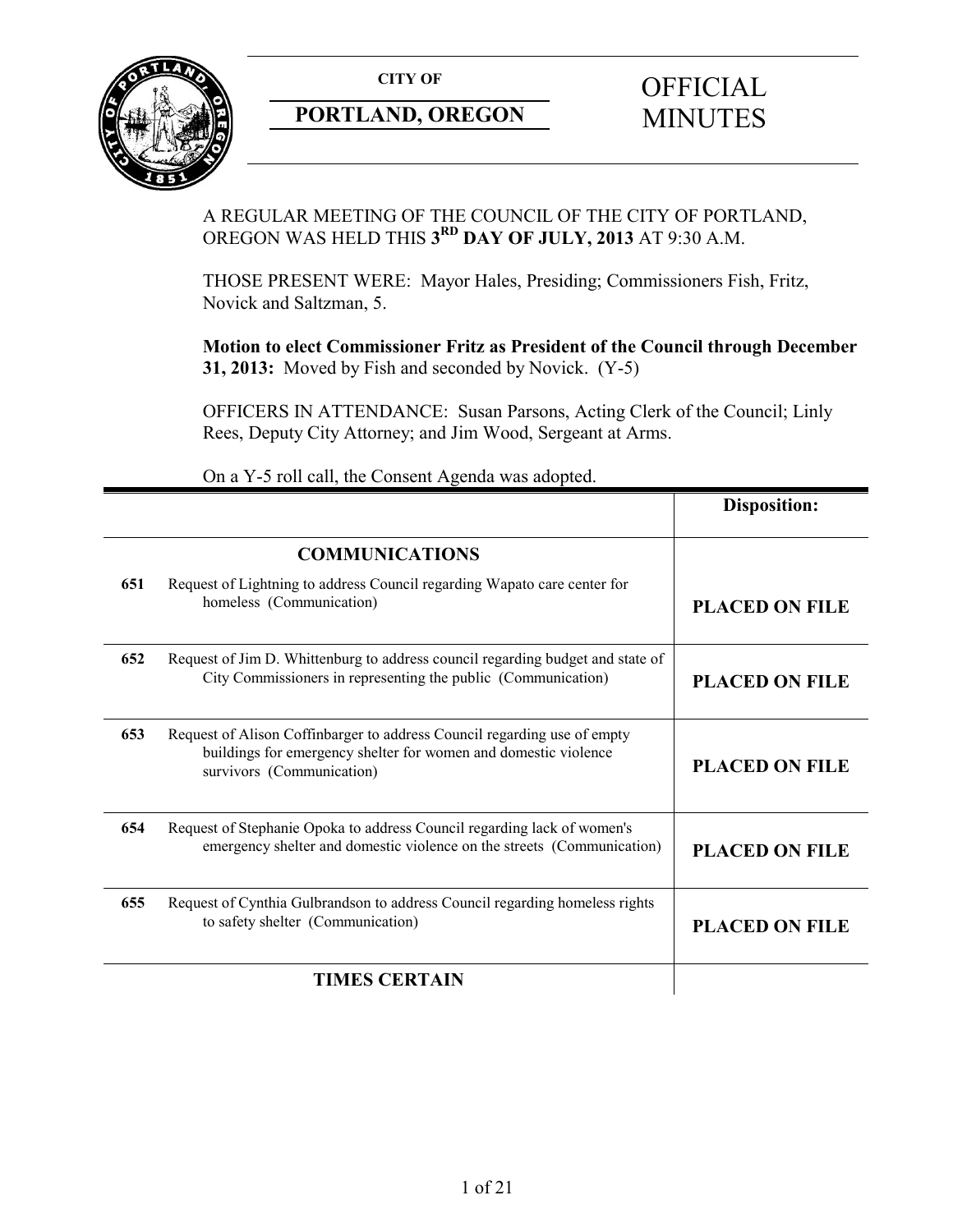|        | July 3, 2013                                                                                                                                                                                                                                                                                                                                                                                                                                                                                                                                                    |                                   |
|--------|-----------------------------------------------------------------------------------------------------------------------------------------------------------------------------------------------------------------------------------------------------------------------------------------------------------------------------------------------------------------------------------------------------------------------------------------------------------------------------------------------------------------------------------------------------------------|-----------------------------------|
| 656    | TIME CERTAIN: 9:30 AM - Tentatively deny appeal of Northwest District<br>Association and uphold the Design Commission's decision to<br>conditionally approve the application for the Riverscape Apartments, a<br>four building complex to be located on the eastside of NW Front Ave<br>between NW 16 <sup>th</sup> and 18 <sup>th</sup> Avenues (Findings; Previous Agenda 573; LU<br>12-212602 DZM GW AD)<br>Motion to deny the appeal and uphold the Design Commission's decision;                                                                           | <b>FINDINGS</b><br><b>ADOPTED</b> |
|        | approve the findings: Moved by Fritz and seconded by Fish. (Y-5)                                                                                                                                                                                                                                                                                                                                                                                                                                                                                                |                                   |
| 657    | TIME CERTAIN: 9:45 AM – Tentatively consider the proposal of Back<br>Bridge Lofts LLC and uphold with modifications the recommendation<br>from the Hearings Officer for approval with conditions, to change the<br>Comprehensive Plan Map designation from Medium-Density Multi-<br>Dwelling to Central Residential and the Zoning Map designation from R1,<br>Multi-Dwelling Residential to RX Central Residential with a design<br>overlay at the southeast corner of N Williams Ave and NE Fremont St<br>(Findings; Previous Agenda 622; LU 13-109305 CP ZC) | <b>FINDINGS</b><br><b>ADOPTED</b> |
|        | Motion to accept the report findings: Moved by Saltzman and seconded by<br>Novick. (Y-3; N-1 Fritz; Fish absent)                                                                                                                                                                                                                                                                                                                                                                                                                                                |                                   |
| 658    | Amend the Comprehensive Plan Map designation and change zoning of<br>property at the southeast corner of N Williams Ave and NE Fremont St at<br>the request of Back Bridge Lofts LLC (Second Reading 623; Ordinance<br>introduced by Auditor Griffin-Valade; LU 13-109305 CP ZC)                                                                                                                                                                                                                                                                                | 186141<br><b>AS AMENDED</b>       |
|        | (Y-3; N-1 Fritz; Fish absent)                                                                                                                                                                                                                                                                                                                                                                                                                                                                                                                                   |                                   |
| $*659$ | TIME CERTAIN: 10:00 AM – Authorize agreements to facilitate sports field<br>improvements and license agreement for Delta Park sports field project<br>(Ordinance introduced by Commissioner Fritz) 15 minutes requested                                                                                                                                                                                                                                                                                                                                         | 186142                            |
|        | $(Y-5)$                                                                                                                                                                                                                                                                                                                                                                                                                                                                                                                                                         |                                   |
|        | <b>CONSENT AGENDA - NO DISCUSSION</b>                                                                                                                                                                                                                                                                                                                                                                                                                                                                                                                           |                                   |
|        | <b>Mayor Charlie Hales</b>                                                                                                                                                                                                                                                                                                                                                                                                                                                                                                                                      |                                   |
| 660    | Reappoint Aneshka Dickson to the Portland Development Commission Board<br>for a term to expire July 9, 2016 (Report)                                                                                                                                                                                                                                                                                                                                                                                                                                            | <b>CONFIRMED</b>                  |
|        | $(Y-5)$                                                                                                                                                                                                                                                                                                                                                                                                                                                                                                                                                         |                                   |
|        | <b>Office of Management and Finance</b>                                                                                                                                                                                                                                                                                                                                                                                                                                                                                                                         |                                   |
| $*661$ | Create a new Nonrepresented classification of Assistant Parks and Recreation<br>Director, which is exempt from the classified service, and establish a<br>compensation rate for this classification (Ordinance)                                                                                                                                                                                                                                                                                                                                                 | 186133                            |
|        | $(Y-5)$                                                                                                                                                                                                                                                                                                                                                                                                                                                                                                                                                         |                                   |
| $*662$ | Authorize an Intergovernmental Agreement with Multnomah County for the<br>Revenue Bureau to administer the Multnomah County Business Income<br>Tax (Ordinance)                                                                                                                                                                                                                                                                                                                                                                                                  | 186134                            |
|        | $(Y-5)$                                                                                                                                                                                                                                                                                                                                                                                                                                                                                                                                                         |                                   |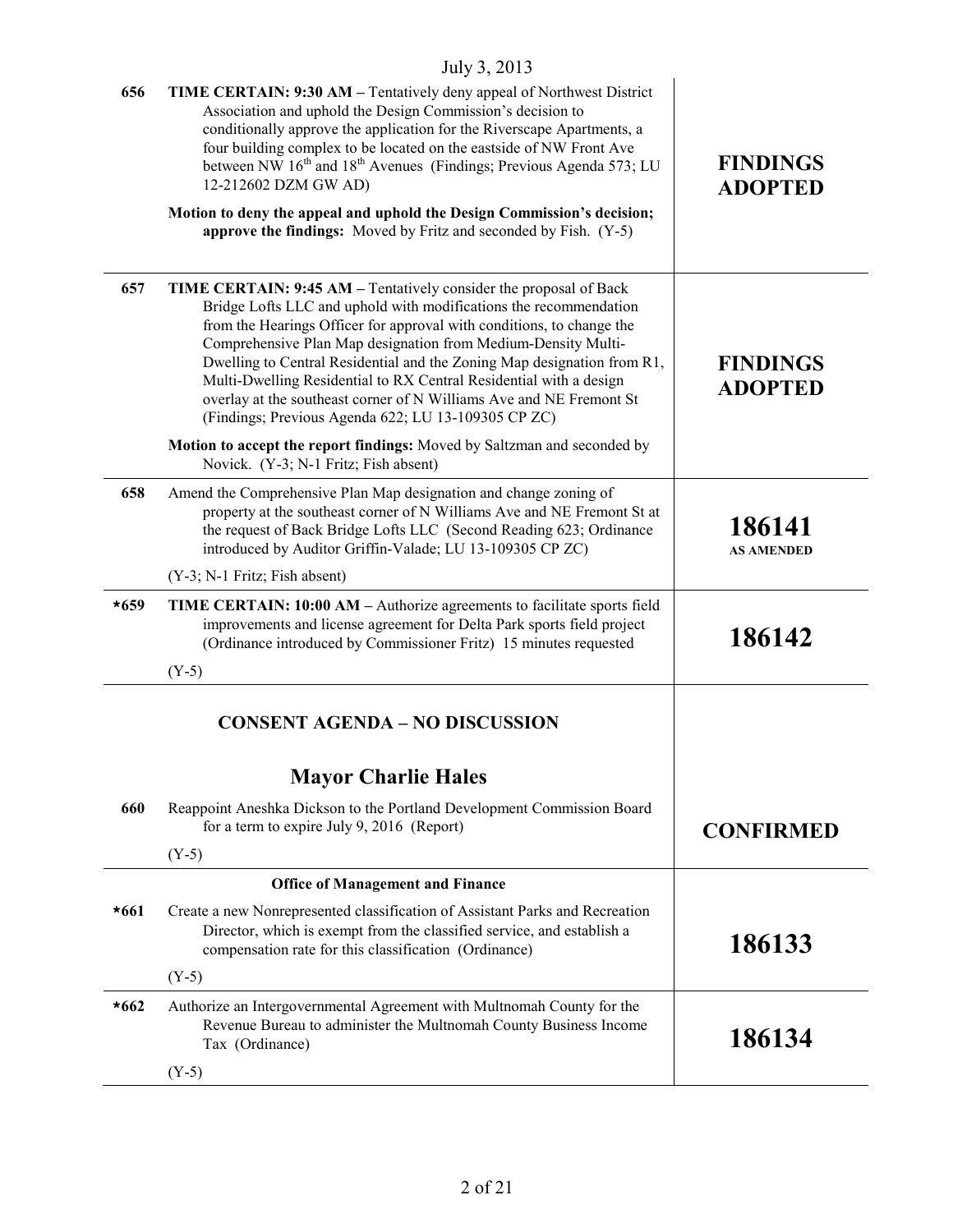|        | $JUIV$ 3, $2013$                                                                                                                                                                                                                                                                                                          |        |
|--------|---------------------------------------------------------------------------------------------------------------------------------------------------------------------------------------------------------------------------------------------------------------------------------------------------------------------------|--------|
| 663    | Authorize a month-to-month lease of approximately 21,028 square feet of office<br>space for the City operations located at the 14th floor of the Portland<br>Building, for an initial rent of \$1.749 per square foot, \$36,780 monthly,<br>not to exceed one year (Second Reading 631)                                   | 186135 |
|        | $(Y-5)$                                                                                                                                                                                                                                                                                                                   |        |
|        | <b>Commissioner Amanda Fritz</b>                                                                                                                                                                                                                                                                                          |        |
|        | <b>Position No. 1</b>                                                                                                                                                                                                                                                                                                     |        |
|        | <b>Portland Parks &amp; Recreation</b>                                                                                                                                                                                                                                                                                    |        |
| $*664$ | Increase contract with James W. Fowler Co. for additional construction services<br>necessary to complete the Phase 1 riverbank restoration of the South<br>Waterfront Greenway Central District project (Ordinance; amend<br>Contract No. 30002713)                                                                       | 186136 |
|        | $(Y-5)$                                                                                                                                                                                                                                                                                                                   |        |
|        | <b>Commissioner Nick Fish</b>                                                                                                                                                                                                                                                                                             |        |
|        | <b>Position No. 2</b>                                                                                                                                                                                                                                                                                                     |        |
|        | <b>Bureau of Environmental Services</b>                                                                                                                                                                                                                                                                                   |        |
| $*665$ | Authorize a Water Quality Preservation and Storm and Surface Water Drainage<br>Easement with Clean Water Services and a Trail Easement with Tualatin<br>Hills Park and Recreation District across portions of City-owned property<br>(Ordinance)                                                                          | 186137 |
|        | $(Y-5)$                                                                                                                                                                                                                                                                                                                   |        |
| 666    | Authorize a contract with Parametrix, Inc. for professional services for the<br>design of the Riverview Forcemain Replacement Project No. E08866 for<br>\$268,095 (Second Reading Agenda 632)                                                                                                                             | 186138 |
|        | $(Y-5)$                                                                                                                                                                                                                                                                                                                   |        |
| 667    | Authorize the Director of the Bureau of Environmental Services or his designee<br>to enter into agreements with private property owners for rehabilitation of<br>private sewer service laterals to remove inflow and infiltration from the<br>public sewer conveyance and treatment system (Second Reading Agenda<br>633) | 186139 |
|        | $(Y-5)$                                                                                                                                                                                                                                                                                                                   |        |
| 668    | Authorize a contract with the lowest responsible bidder for the construction of<br>the NE 148th Basin Water Quality Facility Project No. E07177 for<br>estimated amount of \$1,116,000 (Second Reading Agenda 634)                                                                                                        | 186140 |
|        | $(Y-5)$                                                                                                                                                                                                                                                                                                                   |        |
|        | <b>REGULAR AGENDA</b>                                                                                                                                                                                                                                                                                                     |        |
|        | <b>Mayor Charlie Hales</b>                                                                                                                                                                                                                                                                                                |        |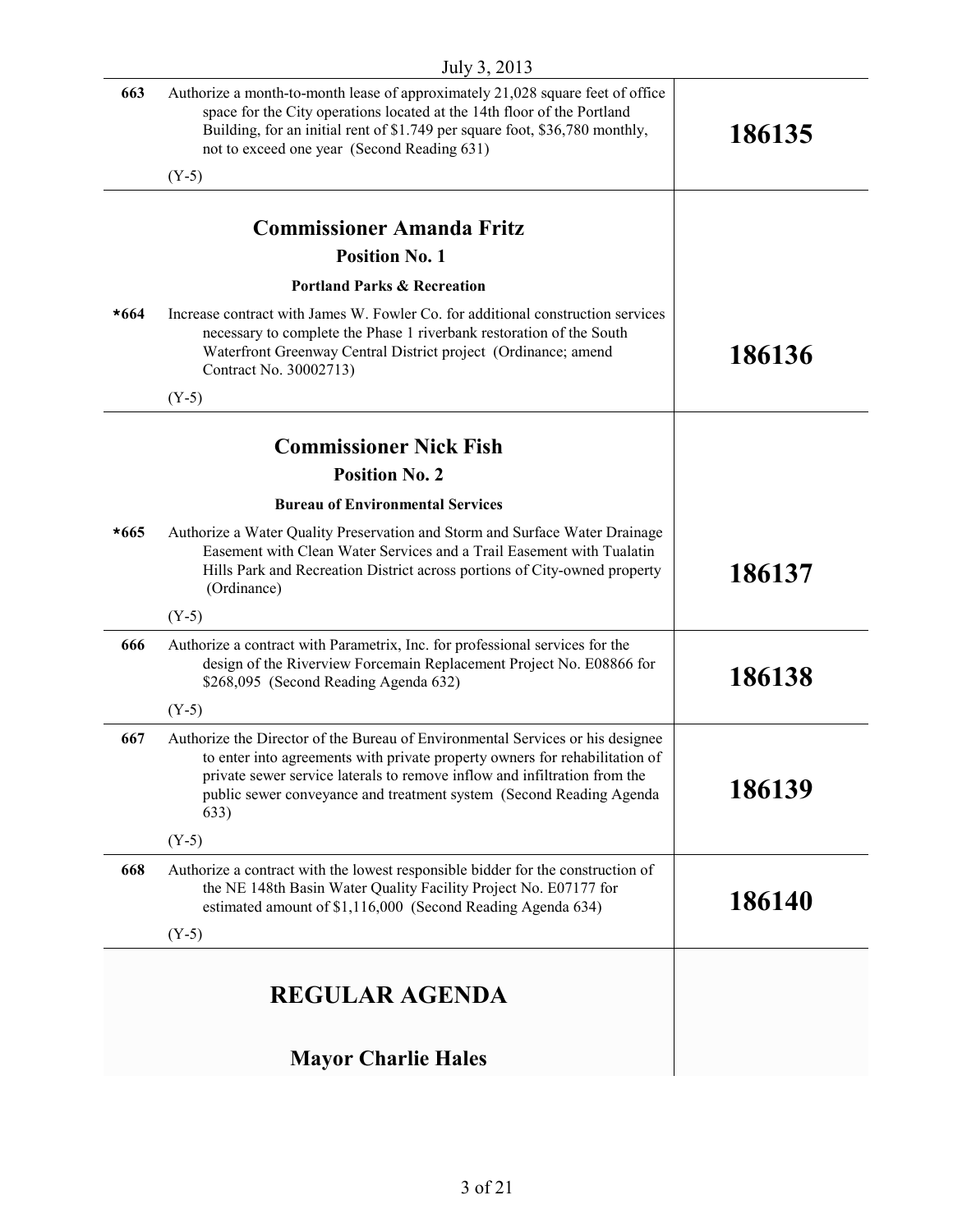| July 3, 2013 |                                                                                                                                                                                                                                                          |        |
|--------------|----------------------------------------------------------------------------------------------------------------------------------------------------------------------------------------------------------------------------------------------------------|--------|
| 669          | Confirm appointment of Sam Hutchison as the Fund Administrator of the Fire<br>and Police Disability & Retirement Fund (Resolution) 10 minutes<br>requested                                                                                               | 37024  |
|              | $(Y-5)$                                                                                                                                                                                                                                                  |        |
|              | <b>Office of Management and Finance</b>                                                                                                                                                                                                                  |        |
| $*670$       | Approve FY 2013-14 cost of living adjustments to pay rates for nonrepresented<br>classifications and Elected Officials, specify the effect upon employees in<br>the classifications involved and provide for payment (Ordinance)<br>10 minutes requested | 186143 |
|              | $(Y-5)$                                                                                                                                                                                                                                                  |        |
|              | <b>Commissioner Steve Novick</b><br><b>Position No. 4</b>                                                                                                                                                                                                |        |
|              |                                                                                                                                                                                                                                                          |        |
|              | <b>Bureau of Transportation</b>                                                                                                                                                                                                                          |        |
| $*671$       | Authorize Intergovernmental Agreement with Oregon Department of<br>Transportation for the design and construction of I-5 Northbound Ramps<br>at SW Coronado St Project (Previous Agenda 649)                                                             | 186144 |
|              | $(Y-5)$                                                                                                                                                                                                                                                  |        |

At 10:59 a.m., Council adjourned.

# **LAVONNE GRIFFIN-VALADE**

Auditor of the City of Portland

Susan Parcous

By Susan Parsons Acting Clerk of the Council

For a discussion of agenda items, please consult the following Closed Caption File.

# **WEDNESDAY, 2:00 PM, JULY 3, 2013**

**DUE TO LACK OF AN AGENDA THERE WAS NO MEETING**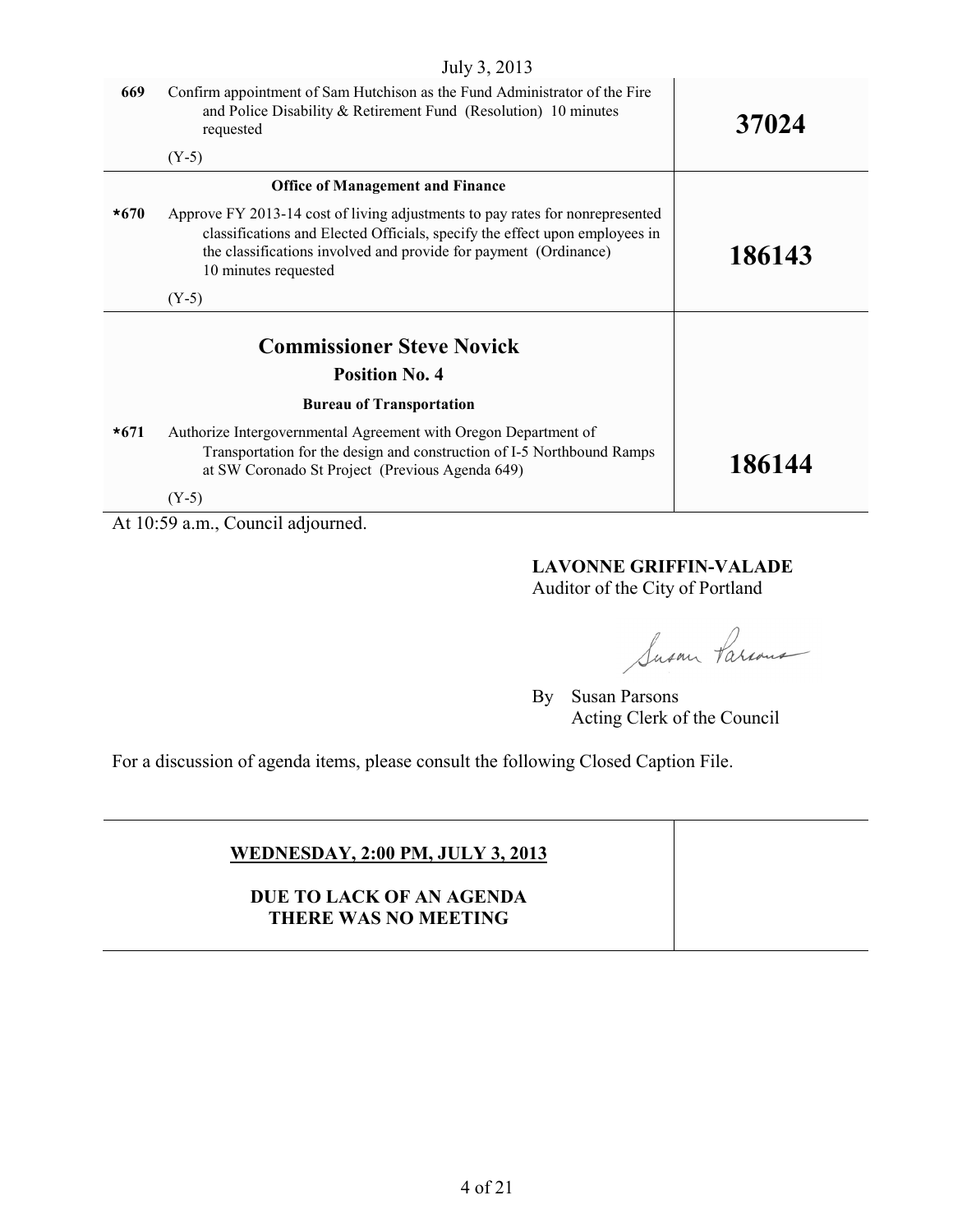## July 3, 2013 **Closed Caption File of Portland City Council Meeting**

This file was produced through the closed captioning process for the televised City Council broadcast and should not be considered a verbatim transcript. Key: **\*\*\*\*\*** means unidentified speaker.

# **JULY 3, 2013 9:30 AM**

**Hales:** Before we begin the council today is a national day of national sadness, I want to turn this over to commissioner Saltzman, who is our commissioner in charge of the bureau of the fire, rescue and emergency services for the city of Portland, and the steward of firefighters in our city. **Saltzman:** Thank you, mayor. Earlier this week Arizona lost 19 of the most skilled firefighters from prescott, battling a wildfire raging through the small town of yarnell. It's a tragedy in the greatest order. And our sympathy goes to the firefighters, their families, and the cities of prescott and yarnell, and the state of arizona. We could not even begin to imagine their sorrow, and how overwhelmed they must feel. This is every fire department's nightmare. While there is a science to fire, like most things in nature, it is willful and unpredictable. Firefighters go on duty each day, knowing that the work is dangerous, and the risks are high, and but so the return. Helping people in our community stay safe. These hot shots were the best of the best. They are always forever in our hearts, and their sacrifice will not be forgotten. We will now have a moment of silence. **Hales:** Thank you, commissioner, and thank you all. So, welcome to the july 3rd meeting of the Portland city council. We have an item of business to take up before we get to the council calendar, which is every six months, we elect a president of the council, and that action is before us this morning. And the next president of the council will be commissioner Fritz. Do we need motion on that? Has been a while, six months. So, a motion, please, to, to appoint commissioner Fritz. **Fish:** So moved.

**Novick:** Second.

**Hales:** Any discussion? And a roll call.

**Saltzman:** Aye. **Novick:** Aye.

**Fritz:** Well, this is a great honor. It does happen by rotation but I know my mother will be pleased when I tell her about it, aye.

**Fish:** Congratulations, aye.

**Hales:** we'll be in good hands, aye. Thank you. Do you get to deliver that good new to your mother? [applause]

**Hales:** Ok. We have some communications items. Oh, sorry. And also, an announcement that the order of voting rotates every six months, as well. So now, the order of rotation begins with commissioner Saltzman, right, and so, sorry, no, starting on july  $3<sup>rd</sup>$ , today, the order will be Saltzman, Novick, Fritz, Fish, and the mayor. And that's for the next six months, in case you wonder why the clerk calls it in that order. Three months.

**Fritz:** Isn't the rotation every three months?

**Hales:** Ok, every three months, so that is the order for the next quarter. So, let's take up the communications items.

**Parsons:** First we need to take the roll.

**Moore:** You are right. Thank you.

**Saltzman:** Here. **Novick:** Here. **Fritz:** Here. **Fish:** Here.

**Hales:** Here. Thank you. Ok, now we'll take up the communications items.

**Item 651.**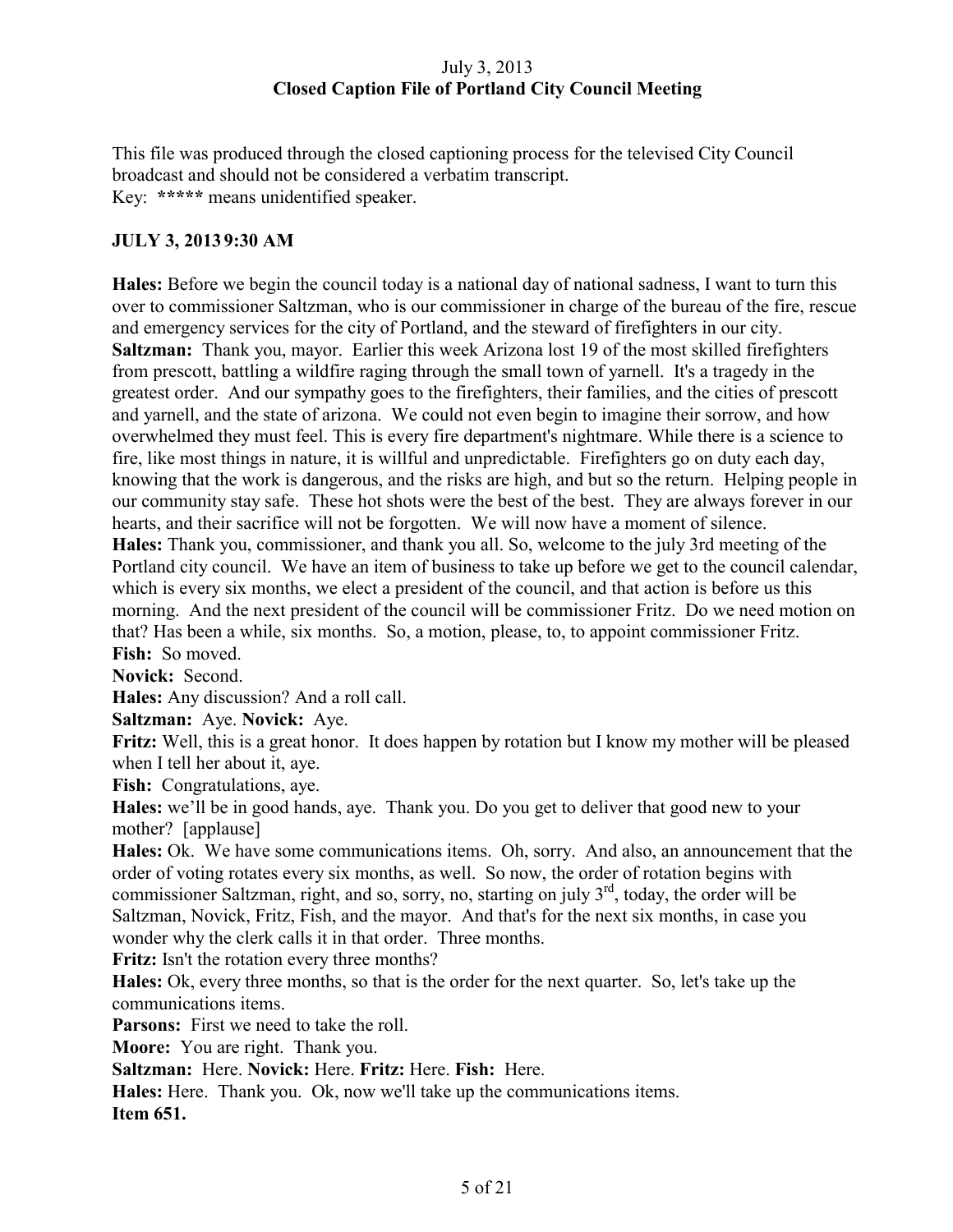**Lightning:** my name is lightning, reducing homelessness in Portland, in Multnomah county, is the right thing to do. Recent data suggests that homelessness increasing at a rate of 5% or greater each year, if homelessness increases, could this lead to various business revenue decreasing. There is a large number of people sleeping in the city hall on cardboard under tarps, could this also possibly affect the overall revenue of the city hall? Absolutely. Homelessness increases, chances are city hall revenue will decrease. And did not city hall experience a budget shortfall? If increased homelessness would create one unsatisfied person when visiting city hall, the person may very well tell as many as 10 or 20 of their friends, and that may very well create a substantial revenue losses not only for city hall, but also, existing businesses through the Portland and Multnomah county. City hall is not immune to the revenue losses created by homelessness. The only solution is housing housing housing. And by reducing homelessness, it can stimulate the local economy, and produce positive gains for city hall, and local businesses, and more importantly, improve the lives of the homeless. Let me read a quote by michelle obama. As you make your way through life who are you pulling up behind you? As long as you are pulling up somebody behind you, you are doing the right thing. Reducing homelessness is the right thing to do. We cannot begin to accept good people sleeping on cardboard or under tarps throughout the city. Again, my, my communication is on wapato, the future care center for the homeless. And mental health services, drug and alcohol services, and job transition services, and long-term safe, permanent, housing provided. And various expansion possibilities. Wapato is the right thing to do. Thank you.

**Hales:** Thank you. Thanks very much. [applause]

**Hales:** Next one, please.

#### **Item 652.**

**Jim D. Whittenburg:** first of all, I know each of you, in one-on-one way or another. I have met the entire council. And I will probably say things today you probably won't like. The first thing, on my agenda is, the promise of the budget this year. I have underlined a few items in front of you, and there will probably be a second page. And in the handout. And on the handout, to the city council, south waterfront district, this was written ten years ago. But, I found that it applied, as well today, as it did ten years ago so now that's 60 years ago when I moved to Portland, and secondly, it's also at the end of it. It's vancouver, british columbia, that was omitted by the typist. I live on the 18th avenue house, since I have had the stroke, and the heart attack. And [inaudible] I live at the peace house, and the people get the wrong idea about the place. There is a retired doctor and social worker there. And there are two attorneys living there now, they are retired from the state of Oregon. And there are also a minister, which is methodist minister and pat, a nurse there. Took care of me when I couldn't walk or hold my hands or talk very well. They picked me up one day when I fell and put me back to bed. So it's nice. I put in here a list of attendees, at my 74th birthday party Because I thought you should know that some of the people in attendance, would be part of the peace house community from this point on, and we talked quite a bit about you guys, and while they were there. Not necessarily amanda Fritz, but the other, the others were classmates of mine in pharmacy school in the 1960s. And I have dawn, a classmate in high school. What I want you to focus on, which I think -- I saw it last night, the hardest thing for us to do is to say no to power. No to power. On this first presbyterian church peace, I just found it as I was packing, back in 2000 it, talked about that. And it talked about the fact that Milton freeman an economist in the liberal congress said, is that --

**Hales:** Sorry, it is. We will make sure that we have copies your statement. **Whittenburg:** He's inconveniently honest, and that's what we should all be, honest to each other. And we should say no to power. When it's wrong. I brought some things about homelessness together. I see this here. And most of stuff is in your handouts, and I thank you very much. **Hales:** Thank you and good to see you, you keep getting better. **Whittenburg:** I think I will.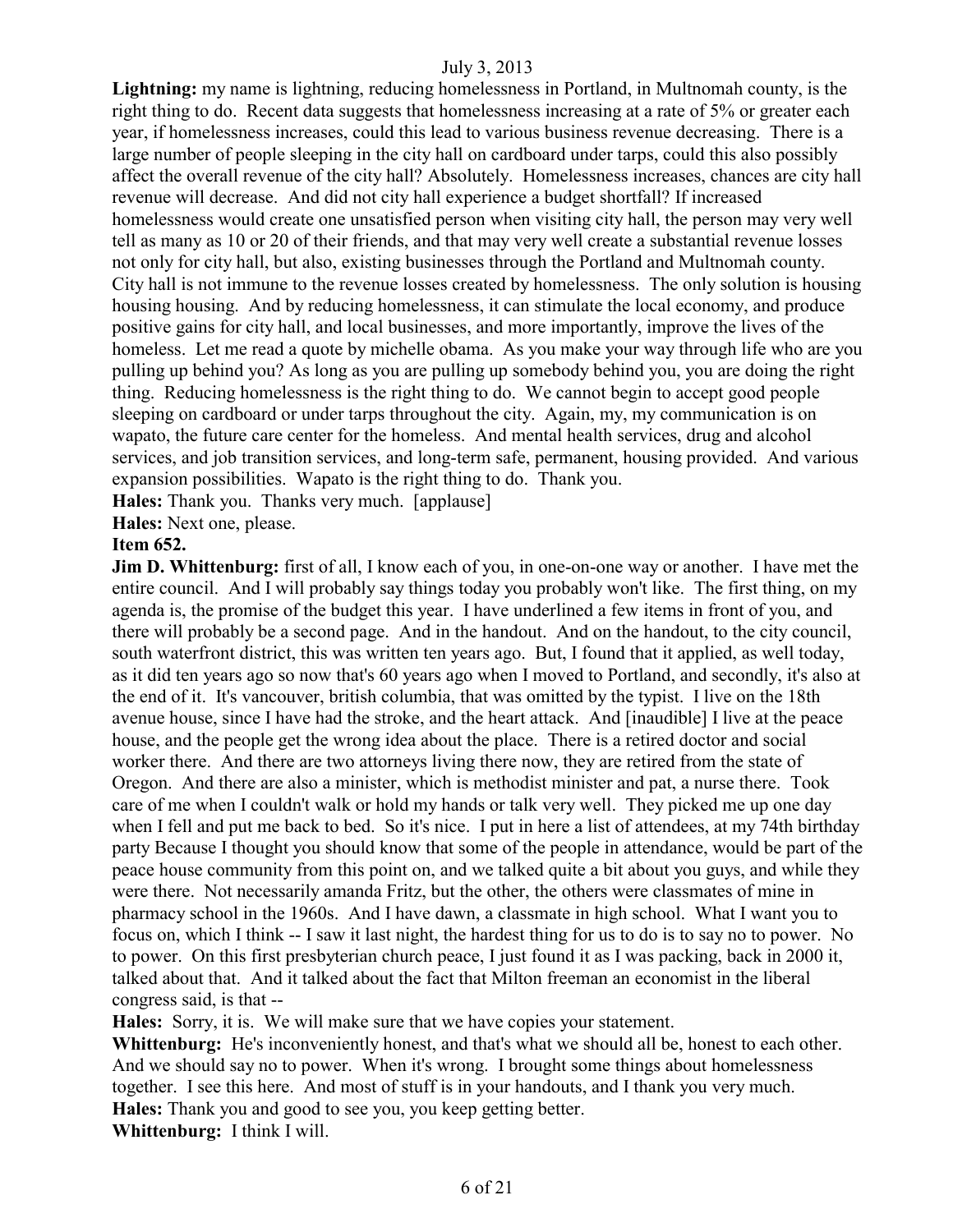**Hales:** Thank you. Thanks. Hi. **Item 653.**

**Hales:** Good morning. They were going to come up to go, that's fine, you bet.

**Cynthia Guldbrandson:** Good morning, I am this Cynthia guldbrandson. This is my associate miss Stephanie opoka and miss alison and I can't pronounce her last name. The demographics profile, the average homeless woman has shifted dramatically in recent years, we are middle aged grandmothers, plunged into the nightmare of homelessness, trying to survive the streets of Portland.

The questions how, what, and why are the same. Unemployment. Divorce. Spousal abuse, etc. And no matter what the reason, we are here now, and in an ever increasing number, adding to the existing homeless population. That of the chronically homeless, such as the mentally unstable, alcoholism, drug abuse, and former felons, the modern day hobos known as the travelers, etc. The preexisting homeless women that the social services and shelters, designed and geared towards giving aid are finding themselves at maximum capacity trying to stretch to meet the needs of this massive influx of today's homelessness. In the first 24 hours on the streets, we find ourselves facing the violent horrors of sexual assault, physical assault, robbery, etc. Without shelter or food, walking the dark streets, alone and frightened. And being chased from businesses and doorways, harassed by a hostile police force. Our cries for help are being met with the malignancy of apathy. If we are lucky, we are adopted by a street family, who will guide us through the maze of programs that can give us real Help. Where the soup kitchens are and where we can shower and warm up. And get put on the waiting list for a bed at the shelters. The street family also provides a, a bit of safety and protection from the vultures who will do us harm and the predators who hunt the streets preying on the weak and/or strays. I would like to turn this over to stephanie.

**Hales:** Thank you, good morning.

**Stephanie Opoka:** Thank you. Good morning, ladies and gentlemen, I am stephanie opoka, and I am here to continue the discussion, lack of shelters for women in portland and Multnomah county. The increasing street violence has only recently begun to be addressed by the staff at safes in the past two weeks. Issuing whistles and self-defense classes. These are geared more towards being held at pta meetings and not designed for homeless women but as step in the right direction. As of 2013, there is only one woman's shelter open for day use from 7:00 to 11:00 as well as short-term, 30-day sheltering at nigh year round. As the number of homeless women keeps growing, most are afraid to come forward for fear they will be shunned by society. The list is long and can be up to a month to get a bed. Men in our community have three options for year-round services. The city possesses many buildings that sit empty and are not being used in any way, shape or form. I know in these economic hard times, it's difficult for the people of the city and county, as well as the leaders, to try and take on the burden running a shelter. What I propose to do is this, take one of the unused smaller buildings that has two bathrooms. One dorm-like area where up to 75 women can sleep from 7:00 to 7:00 year-round. To help running the electric, water, sewer and garbage, to the companies that run them ask them for assistance and donations and possible pro bono, if you will, staff it with volunteers from the city and community. I believe most people can spare one or two evenings a month whether it be a stay at home thing, a doctor or lawyer or our own mayor. What I propose is not impossible to achieve but will take time, hard work from all involved. We need to take care of our mothers, daughters, aunts and grandmothers. I know if it was yours out on the street and alone and scared, you would do everything in your power to help save them, and that's what i'm here doing today. Please help to make it reality. Thank you for your time and patience. **Hales:** Thank you. [applause]

**Alison Coffinbarger:** I'm alison coffinbarger. I'm a community organizer and I've also worked in women's shelters and services for about eight years here in Portland and I am here to address the council about the urgent, increasingly urgent need for emergency shelter and safety for women, including transgender persons experiencing homelessness and/or domestic violence as they often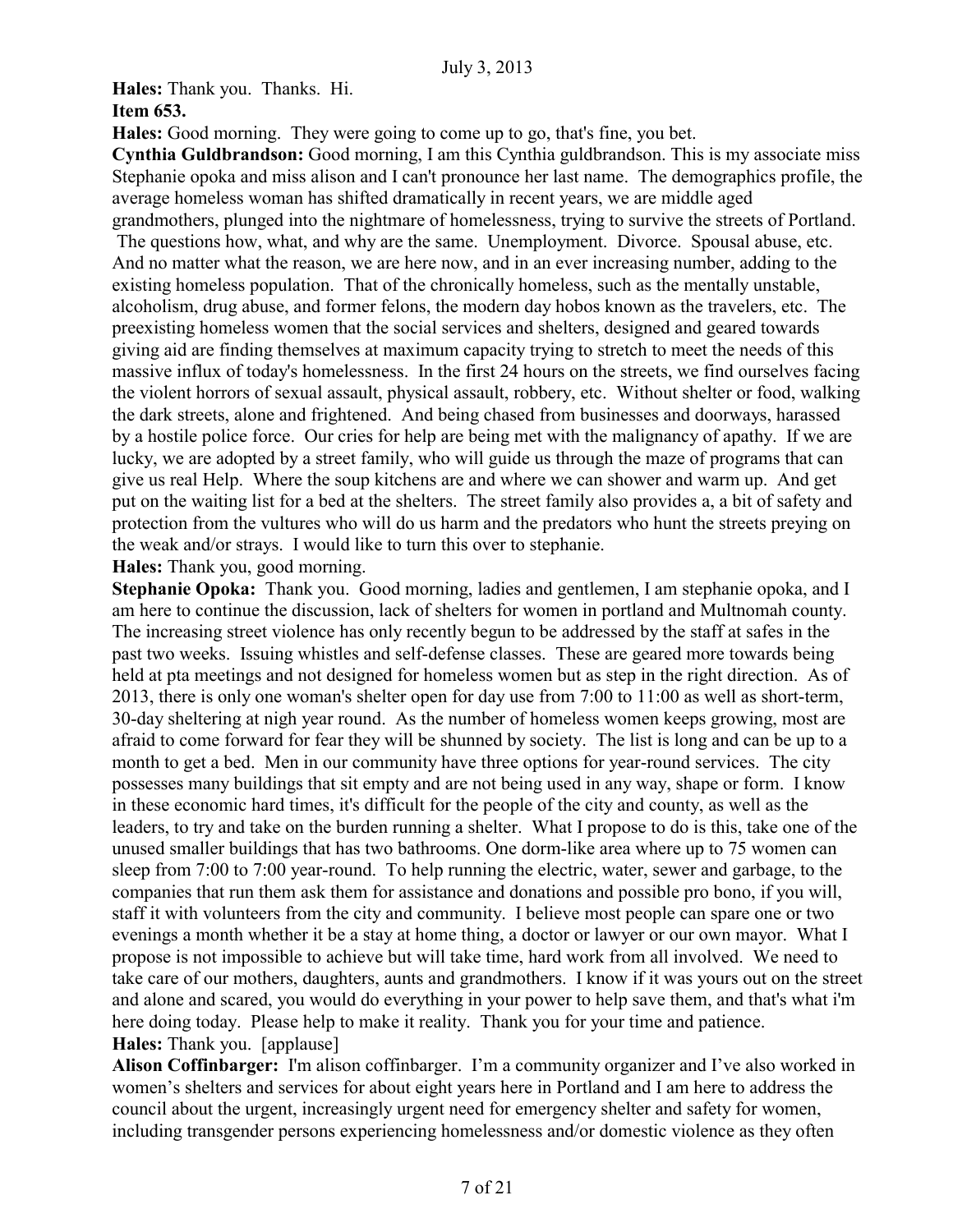occur in the Portland area. Also mayor hales, and city commissioners, were e-mailed on june 6. Requesting the use of one of the empty buildings in downtown portland for this purpose, and we also held a peaceful rally here at city hall on june 14 and had the opportunity to speak with commissioners Fritz and Saltzman. We appreciate you taking the time to hear our concerns but we are waiting for an answer. And the women in crisis do not have time to wait. It is for them a matter of safety, physical and emotional health and for some, a matter life or death. At this time, houseless women and domestic violence survivors are need, in need of safety with no immediate options. With the closing of the seasonal winter shelter, which sheltered 70 women, there is one year-round emergency shelter for unhoused women to sleep at in Portland but it is currently not functioning as a emergency shelter as it has wait list. I called and there were 91 women on the list and 50 beds, so 50 will get a bed at  $11:00$  in the morning and it is not able to take them throughout the night which would be the purpose emergency shelter. As noted, a woman has a 50% chance of sexual assault her first night on the street. In addition given the cost of homelessness, including police and other emergency services, a willingness of the city to fund a year-round basic shelter that would be more cost effective than the current state of shelter for unhoused women. The state of shelter space for domestic violence survivors is very grim. There is zero beds open in domestic violence shelters. When I called the Portland Crisis line yesterday, the line also reported that over the last three months, only 18% of callers prescreened and placed on callback list were able to get into the domestic violence shelter, an average time on the list was 51 days. Of 49 people 24 were identified by an advocate as being in a highly volatile situation. I think that we can do better than this. We ask that a precedent be set that no more women and transgender persons experiencing homelessness or domestic violence be turned away and denied their most basic human rights. This of course should extend to all persons. I am part of a group working specifically for solutions for the crisis and services for women and domestic violence shelters. A short term solution to this would be the use of an empty building. In the portland area a long term solution would be to fund agencies that provide winter shelters with year around space for that purpose and to also increase funding to current existing domestic violence services to increase shelter bed space. [applause]

**Hales:** Thanks very much. Thanks for your advocacy.

**\*\*\*\*\*:** We would like to thank you.

**Hales:** We have no requests for items to be pulled from the consent calendar. Is that right? And therefore, we'll take a roll call on the consent calendar.

**Saltzman:** Aye. **Novick:** Aye. **Fritz:** Aye. **Fish:** Aye.

**Hales:** Aye. And time certain.

**Item 656.**

**Hales:** This is for the adoption of findings.

**Linly Rees, Deputy City Attorney, Office of the City Attorney:** So today, staff provided the paper in front of you, and staff is here if you have any questions about that. At this point, if do not, it would be appropriate to move that the council deny the appeal and uphold the decision of the design commission and adopt the findings.

**Fritz:** So moved.

**Fish:** Second.

**Hales:** Any further discussion or questions for staff? Roll call on approving, i'm sorry, denying the appeal and approving the findings.

**Saltzman:** Aye.

**Novick:** Aye.

**Fritz:** This was a good Discussion and I am glad the appellants brought these concerns to us, and there are some things that preclude the design elements that walk onto the river and therefore, I support the motion. Aye.

**Fish:** Aye.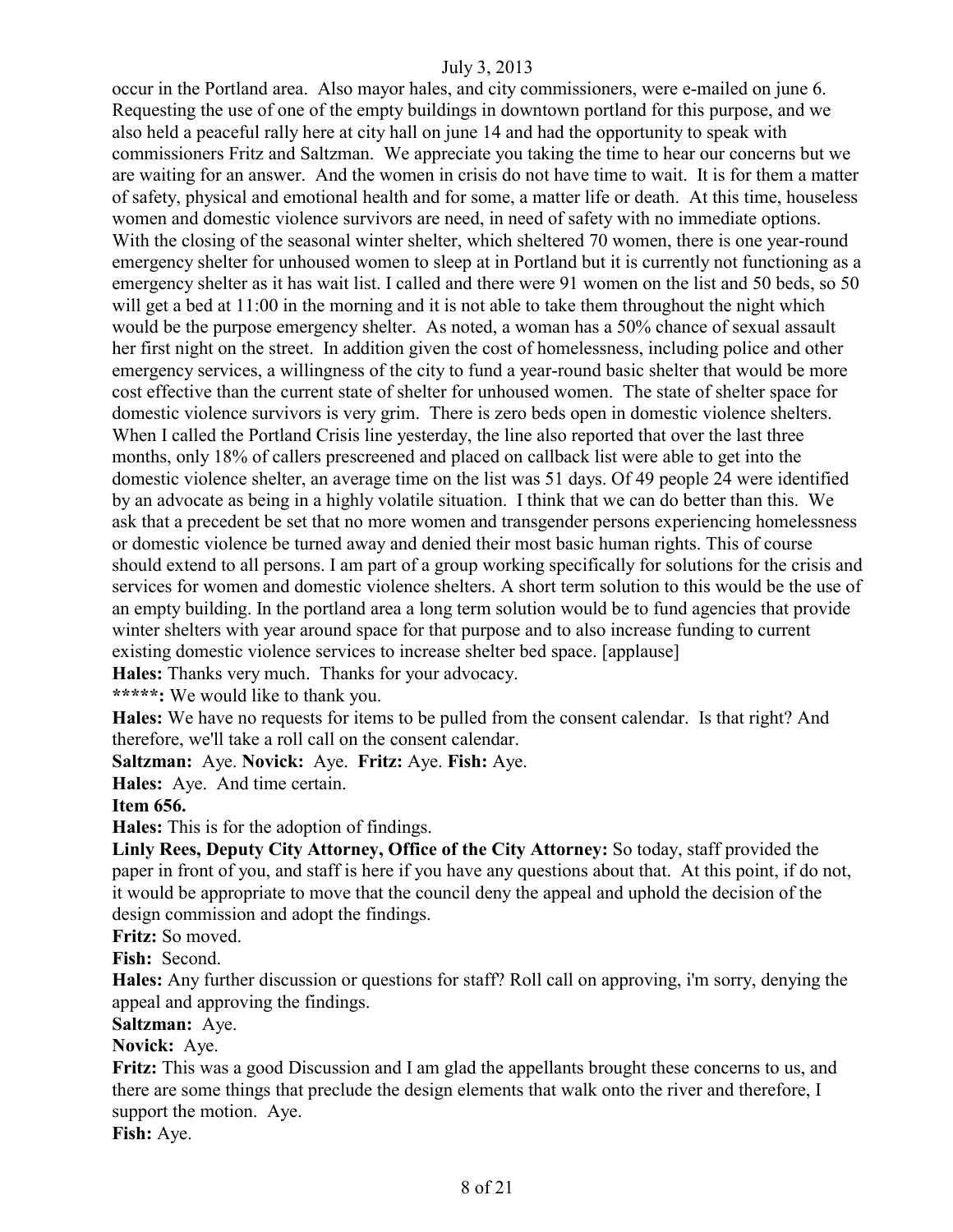**Hales:** I want to thank the staff for good work, both the bureau development services, and the city attorney's office on this case, and others. Thank you. Aye. [gavel pounded] **Hales:** And now we have 657.

**Item 657.**

**Hales:** Similar situation.

**Rees:** On this one you have two options, so mr. Verrsue will read the second but the first one, I believe, just accept, having a motion to accept the report on the first one, second is an ordinance because it's a comp plan so you would then take a roll call vote on the second item.

**Hales:** Right.

**Saltzman:** Move to accept the report.

**\*\*\*\*\*:** Second.

**Hales:** Any further discussion? Roll call on 657.

**Saltzman:** Aye.

**Novick:** Aye.

**Fritz:** No.

**Hales:** Aye. [gavel pounded]

**Hales:** Now 658, the comp plan amendment. Second reading.

**Item 658.**

**Hales:** Roll call.

**Saltzman:** Aye.

**Novick:** Aye.

**Fritz:** This is very unfortunate, the neighbors made a compelling case, this is not downtown, and the magnitude of the change does not support the nature and purpose of the albina plan, it's not the central city plan. This corridor is not, should not be about creating another downtown, with 85-foot tall buildings, and I do applaud the use of the lower floor if used as stated for commercial, and that is the best use of the street in that regard, however, I don't believe that the transportation and parking needs have been adequately addressed. The developer did try, but falls short on solar access, and its outer scale with the surrounding neighborhood does not meet the district plan. It could have been corrected. Metro measure 2611 says we're not supposed to be putting more density than is required in neighborhoods than is required to meet our density goals. This is something that I learned over the course of the last 20 years, that the urban growth boundary does not mean stuffing as much density everywhere. It means making sure that we have livable neighborhoods that fit together, and in my opinion, this is not warranted. 85 feet at this location will look very out of place. I believe that this entire process, including the current motion to amend the comprehensive plan, map designation should have been done as part of the comprehensive plan discussions. And not as a site-by-site decision, no.

**Hales:** We have a lot of work to do to make our plan fit the ideal you just described, miss Fritz, we don't need density everywhere but we need to get that legislated up front, I think the challenge in this case is that the combination of the special conditions, including the required type 2 design review, and the changes in the massing of the property, that we have approved, I think give us some hope, combination of the dialogue that we heard and those specifications will get us to a cobbled together good outcome in this case but i'm looking forward to getting the comp plan updated so that we don't have to cobble together many more cases in the future. Aye. [gavel pounded] ok. Now, we're ready to move to the regular agenda.

**Parsons:** We have two minutes to go. I have 9:58, is that correct?

**Hales:** I'm sorry?

**Parsons:** Oh, i'm sorry. You are correct, we have a 10:00 time certain?

**Hales:** No, I don't think -- oh, sorry. You are right.

Parsons: But, it's not quite 10:00.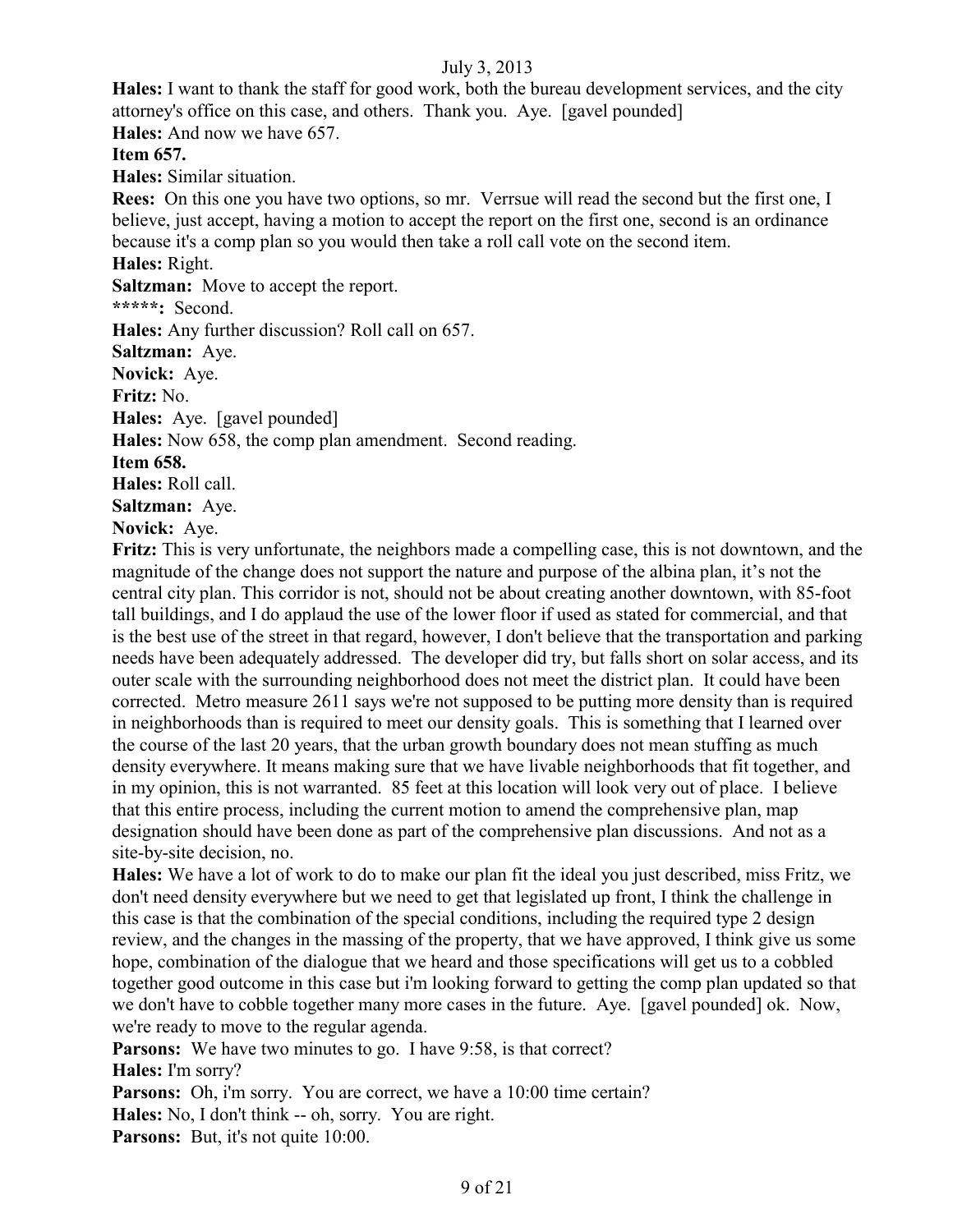**Hales:** Let's take the regular agenda and come back to it. **Parsons:** Ok. **Hales:** 669 we can do.

# **Item 669.**

**Hales:** Sam is here this morning and I think has informally met members of the council. Please come on up. I'm not sure if there will be any questions for you here this morning. But, we have gone through a very successful recruitment process, and got some very strong candidates applying for this really important position, to succeed, the very difficult to succeed linda Jefferson as our fund administrator. Commissioner Saltzman and I participated in the final round of interviews, finalist and have selected sam to fill this important position. So, thank you for your willingness to come into the public service after a long career, dealing with pension and disability issues on the private sector side. We think that sam's management experience and depth of understanding of pension and disability claims will be really helpful, and I also the fact that he has had a background as an emt and understands what police officers and firefighters do, and at a personal level, and I think that we'll serve him well, so i'm really looking forward to working with sam. On this really important responsibility for both our firefighters and our police officers and is their families. And their heirs, but also for the community and the taxpayers that pay for this very important part our employee benefit system. I don't know if there are any questions for sam before we take action on the resolution this morning, but wanted to get him formally in front of the council and have him ready to go to work. Any questions? Then, sam, welcome. And anything you want to add this morning? **Sam Hutchison:** You did a good background. A good recall of my background on it. I'm looking forward to this as a change into the public sector, which is exciting for me to make that life, and, and occupation change. So i'm looking forward to it and following linda will be an honor, she's done very well with the organization, and I am looking forward to taking it further. Thank you. **Hales:** Thanks very much. And anyone else want to testify on this item? A roll call on the resolution.

**Saltzman:** I want to welcome sam to the city. And to the big shoes you are filling of linda Jefferson as the director of the fire, police, disability and retirement fund. And there is a great staff there. And I know that you will be very impressed with their commitment to making sure that the citizens and beneficiaries of the fire and police disability and retirement fund are well served. And so I look forward to your background, it is outstanding and a really good fit for this job that, this very important job that you are about to fill I am pleased to vote aye.

**Novick:** Thank you very much for being willing to take on this critical role. Aye.

**Fritz:** This is a huge challenge and I appreciate your willingness to serve, aye.

Fish: You are not the only person who formally worked at the standard who works now in this building. Jim blackwood on my team was once, I think, in the i.t. world. Thank you for your willingness to step up, and I think someone with your background and experience will be a great asset to the city and we appreciate your willingness to take on this public service. Aye. **Hales:** Welcome aboard, aye. [gavel pounded] thanks, sam.

**Hutchison:** Thank you.

**Hales:** All right, now we should move back to the 10:00 a.m. Time certain.

**Item 659.**

**Hales:** Commissioner Fritz.

**Fritz:** Good morning, over a decade ago the citizens of Portland committed to a 20-20 vision for their park system, our park system. As part of that vision was a commitment to improve our sports fields, including converting existing grass sports fields to all weather synthetic turf fields and adding lights at delta park. The weather conditions including our famous rain, and the existing grass field at delta park, are closed for play for approximately six months a year while the one existing all weather sports field with lights is open year-round. In a public-private partnership with Portland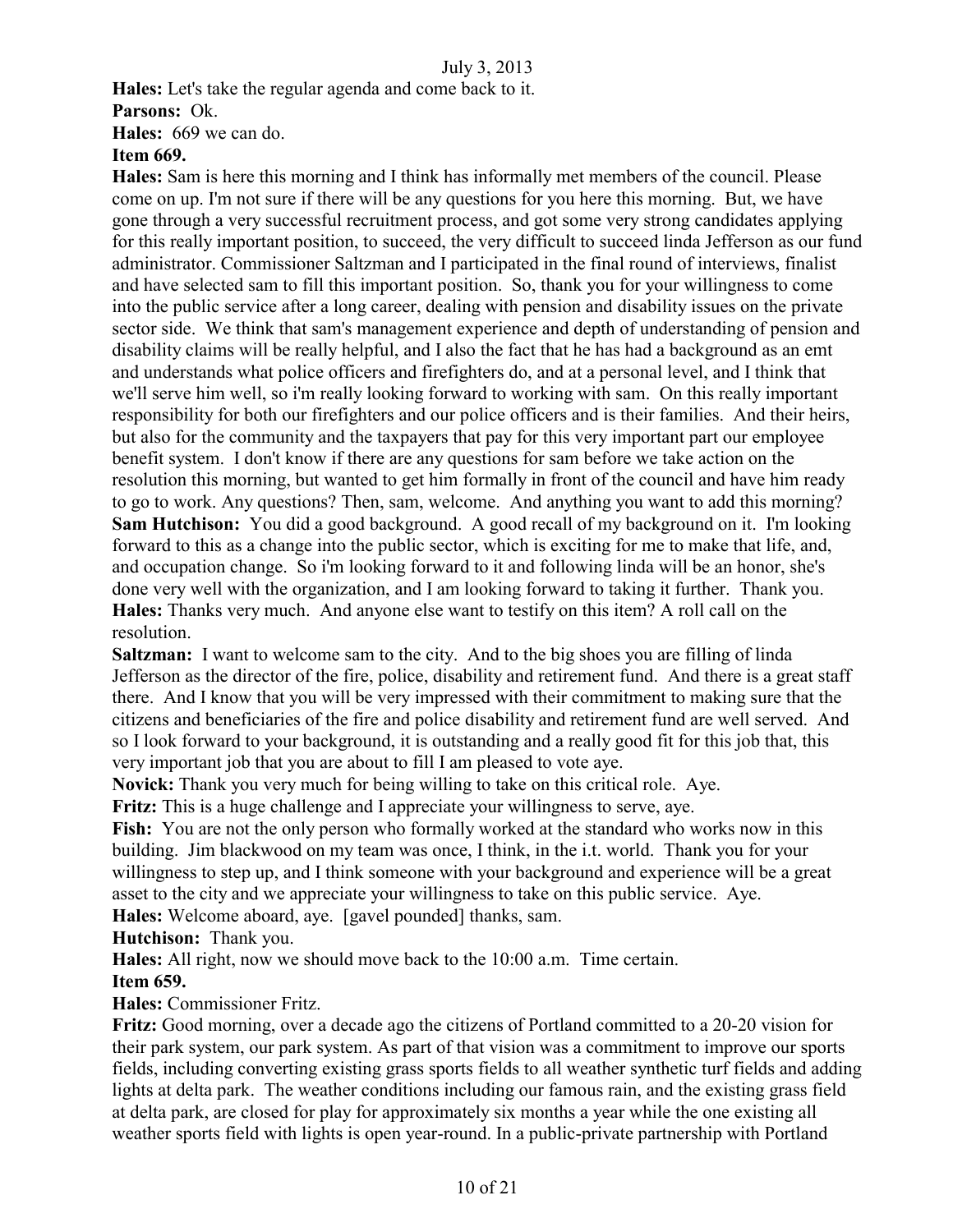parks and recreation the timbers and thorns have agreed to make a financial commitment to offset most of the cost of adding a new synthetic field with lights and a building which will include bathrooms, locker rooms and program field support space at delta park. This will benefit all field uses with better playing surface, amenities and including the restroom and change facilities, and knowing that you are playing on the surface where the thorns practice. Everyone will be able to play and practice in the rainy season. We are pleased this morning to have representatives from the timbers and thorns football clubs who after the presentation from Portland parks, will come up and provide some remarks. However, first, I must stop and give a special recognition to commissioner Fish who did the lion's share of setting up this great event and thank you for your hard work in support of community sports fields. This project is another shining example your leadership, and I wonder if you would like to have a few words.

**Fish:** Wow, i'm speechless.

#### **Fritz:** All right thanks. [laughter]

**Fish:** Thank you. I will say this, it's fitting that todd lofgren is the first person we'll be hearing from because todd has really pioneered the public-private partnership aspect of this, and we would not be successful without great partners, so I want to again, thank todd for his work, and if you want to see what the impact these fields is to a community, I would just say that last saturday night, I was at buckman field, which was the last example of a conspicuous partnership that got us to world class fields, in the inner part of Portland. There was a game between the timbers youth 23 squad and the national team of martinik. And about 1,000 people are watching world class soccer on a field that would not have been built had it not been for this partnership model that we're celebrating today. And I felt so fortunate to live in a city that is soccer city u.s.a. that has this kind of talent and has the field to showcase the talent. So, thank you, commissioner Fritz, for continuing to champion this work, and I look forward to supporting your efforts to continue this model in other parts of our city. **Fritz:** Thank you. I will now turn it over to Todd lofgren, the Portland parks business development manager.

**Todd Lofgren:** I am todd lofgren, and I am the property and business development manager for Portland parks and recreation. We're pleased to be here today to, to make another investment in our 2020 plan, and improving community sports fields. And I just want to give you a reminder on may 29, we were here to present to Portland city council, of which we received approval to move forward with the community sports users to replace three grass fields with synthetic turf and lights, and that project is proceeding. The similar partner of Portland city nights soccer club, jeff and dave, who have been key partners in this, jeff is in the audience today so I want to thank jeff for his support. And also, in his group, also will be a partner in moving this fourth field forward. So today we're presenting a partnership between Portland parks and recreation, and the Portland timbers, and we have identified mutually beneficial opportunities to, to construct the field, as commissioner Fritz has mentioned, it will include public restrooms, and locker-room rooms that we'll be able to make it other sports users, and some field support programming space. And the Portland timbers will be using this for the youth development programs and academy programs, and coach's training, as well as the, Portland thorn's training, and Portland parks and recreation, will be making the facilities available to other sports user groups, using new field, and the locker rooms, and the bathrooms. And at the completion of this project, delta park will have five all weather synthetic turf fields with lights and will really put us on the map for not just locally expanded use of our sports fields, but for regional and national tournaments. Benefiting not just the city, but all the businesses, surrounding delta park so we're very excited to take this step forward. Portland parks and recreation and this partnership will be investing \$100,000 around the Portland parks and recreation system development charge funds, and as well as expending up to \$25,000 of our design and construction staff to help oversee the project. The Portland timbers will be contributing all the remaining funds, estimated today at \$1.1 million. The ordinance will also authorize the director of parks and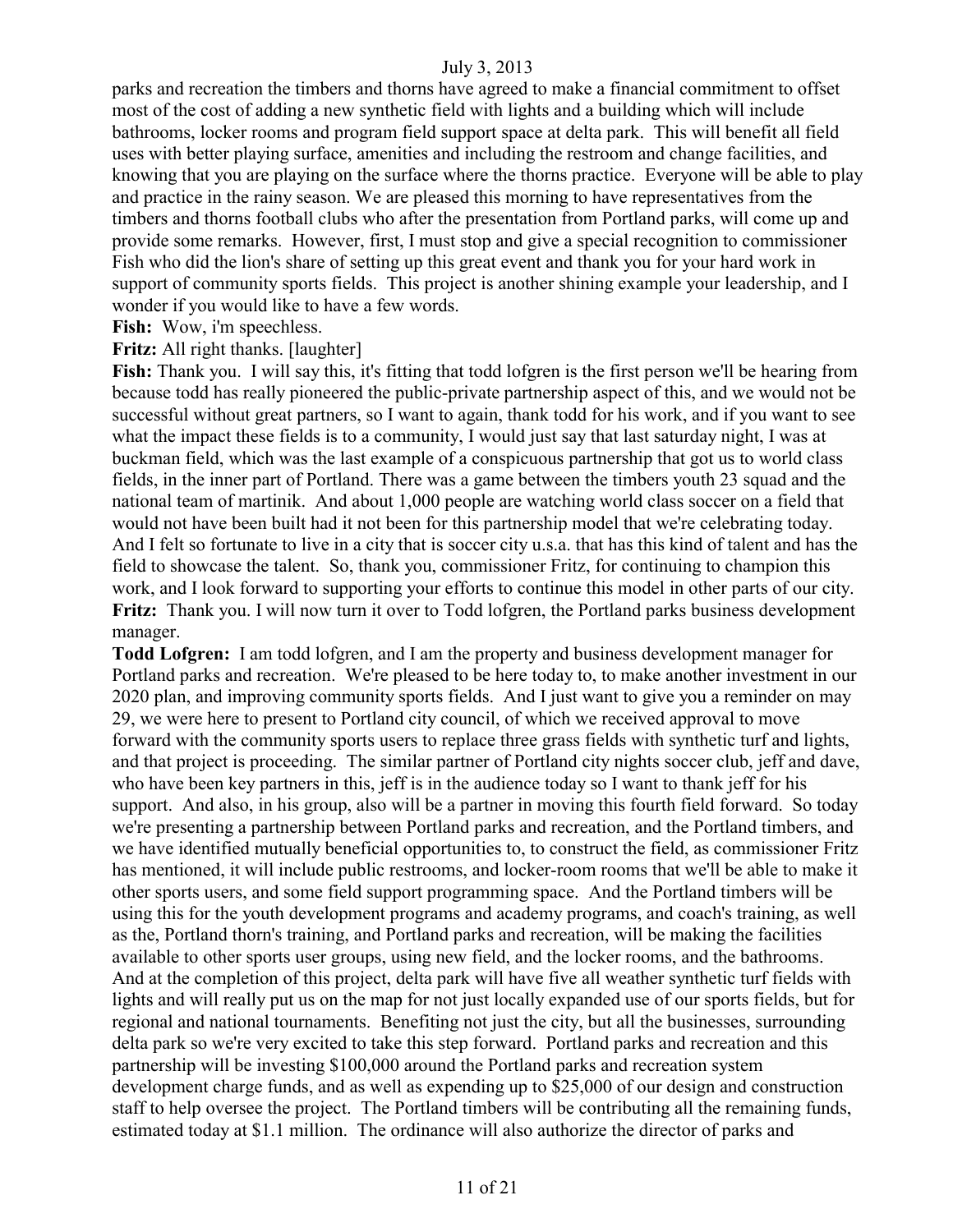recreation to execute the necessary use agreements and development agreements to accomplish the goals of this project. And finally, the ordinance will approve the operation and maintenance funds to care for the field and the building at the completion of the project. We will be coming back to Portland, to the city council once we have a finalized plans for the building. We're requesting that the ordinance be approved today as an emergency ordinance, and so this project can proceed during the current construction season. So, thank you for having me today, and we're, we're proud to bring this to you today. I think that commissioner Fritz would like to introduce the rest of the guests here today.

**Fritz:** Thank you. Does anyone have any questions for todd?

**Hales:** Good work, thank you.

**Fritz:** Thank you very much. May I have our, guests from the timbers and the thorns to come forward, please? We had some last-minute changes so I want to make sure that we get the right folks.

**Hales:** Good morning.

**Fritz:** As somebody who's been on the wait list for the timbers season tickets and a proud season ticket holder I'm very excited to see you all here. I will turn it over to mike golub and you can each introduce yourself, thank you.

**Mike Golub:** Thank you very much, commissioner. Good morning, we are very pleased to be here on this occasion. When we embarked on our efforts to bring major league soccer to Portland, four plus years ago, we made a commitment internally as an organization but also to the community that we would invest our resources and our effort and our platform to grow the sport of soccer at every level, and thanks largely to gavin's leadership over the last two and half years, we've done just that. We help administer the youth soccer association know oyssaa, throughout the state, we run the olympic development program for boys and girls, we started an elite academy for boys under 16 and under18, we run more than 100 camps for kids of all ages, and abilities throughout the state. We have regional training centers throughout the state and this year, thanks to, support of season ticket holders like commissioner Fritz, and players like Rachael buehler, we have launched the thorns to a resounding success and only major league soccer teams take a team in the new women's league. This effort that todd described and commissioner Fritz described, allows us to take these efforts to a new level and gives us a permanent home, and the ongoing private public partnership that we have with the city around jeld wen field has been an unequivocal success at least in our point of view and we think this partnership will be the same. I want to now turn it over to gavin to describe what he envisions happening at this field.

**Gavin Wilkinson:** Good morning, and thank you very much. Just to reiterate what todd stated, a big thank you to jeff enquist and dave Cavanaugh and honestly todd has been phenomenal throughout this project. Making himself available to us on regular basis, and answering questions and, in a timely manner and giving us information, as we requested. So, thank you very much. Our vision for the state and the youth game in general, is for the timbers to be at the forefront everything that happens in soccer. With the leadership that we have with merritt, the level of investment and the quality of people that we have on the staff and the impact that we can have on soccer in general is phenomenal. So, the more that we can do for the youth, the more players we can get playing game, I think it's a tremendous benefit, not only to the timbers and the thorns, and the fans, but also, to just, just the activity levels of young players coming through schools and through high schools and giving them role models at the highest level, one of the things that has held us back has been the availability of field. The access that we have to those fields to get some of our plans out working with the young players to have those individuals working with young players, that, that can be of benefit to everybody, both the timbers and the thorns but also the players involved, a projects like this enables us to take the game one step closer to where we see it going. Mike did reference we had formed a strong partnership with the oysa. We are trying to get everybody back on one level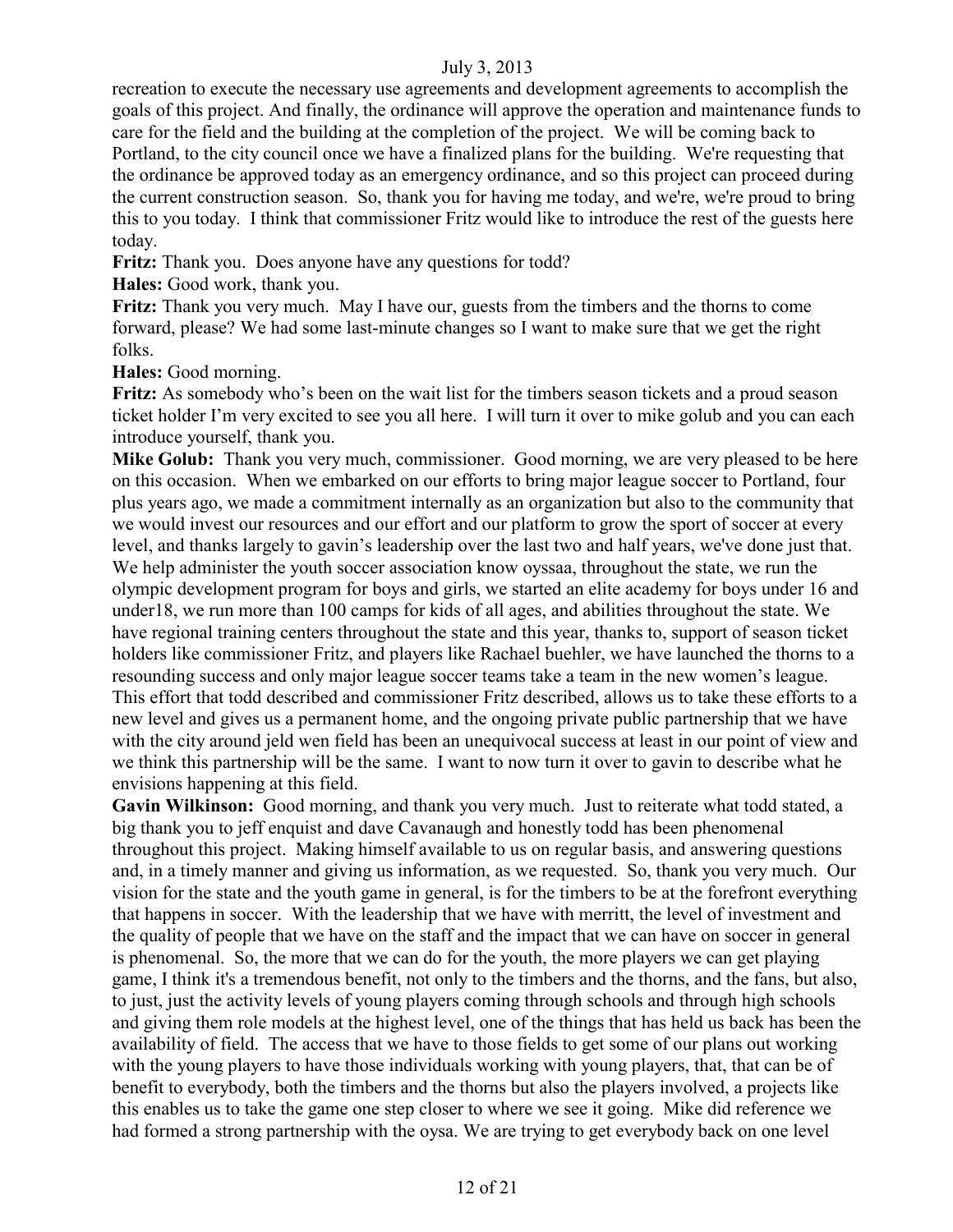playing field in the state of Oregon, instead of youth soccer being fractured in many, many ways where we are trying to lead everybody in the right direction, and time will tell if it's the right direction but we believe in it. And this project, where it is a partnership between the Portland parks and city and the timbers, I see it, as a phenomenal one. We can train our academy there at hours you generally wouldn't use for young players being developed. We have greater access to fields and players, and when we use the field for the thorns in the morning at the moment, we are struggling for a facility where we can house the thorns, make them feel as a strong part of our community and a strong part of the organization, and a project like this enables us to keep the thorns happy, developing and also bring on more quality players and, and a strong soccer environment, so, from my standpoint, adds not only to this soccer generation but many to come. So, thank you very much. And I appreciate it. And I would like to make two introductions to very important people. First we have Rachel Buehler who's on the u.s. Women's national team, and that's secondary to being on the thorns, by the way, but, she's one of our star players with the thorns. A tremendous player, and I will let her speak in a second but I will introduce david horst who is one of our star central defenders who is having a year off at the moment, and he also is a full-time player but now also a full-time rehab person, so, suffered a nasty injury in coming back but he'll be back mid september on the playing field. So rachel.

**Rachel Buehler:** Yeah I just want to say thank you for having us here today. Playing for the thorns this season has been an incredible experience. I am new to Portland, and I heard it was soccer city, but, this is just more than I ever expected. And the community support that we felt is incredible. That type of enthusiasm for soccer here in portland is exciting for us, as players and also makes us just want to help to develop the sport even more. And I think that this field renovation at delta park is a great opportunity for that. Not only to provide a place for us to train, on regular basis, and, you know, continue to further our game but for the general community, provide the fields year-round with great amenities, and that the entire community could really enjoy. So, I am very excited about this.

**Fish:** We, at the beginning of the season the council had the honor of welcoming the players, we had two players, danny and christine came in, and I arranged with mike to buy one of the jerseys, which was not inexpensive, and I wore it to the next game with my daughter, and everywhere I went in the stadium, people were staring at me, and I thought it was because, they had gotten a leaked news about me becoming the new water and sewer commissioner, so I thought it raised my profile but I asked someone, and I realized because it had not come out for sale so I was wearing the jersey, and other than the ladies on the field, wearing jersey, I was the only other one so it was a thrill to wear it and get it from christine sinclair and a thrill to watch the women, outstanding women, congratulations.

**Buehler:** Thank you very much and for all the support. It's incredible playing in Portland. **David Horst:** Thanks for having us this morning. But, you know, when I was growing up as a young soccer player, parks and projects like this were very vital to my development as a player, first all, but also, as a person and interacting with, you know, other people. I got some of my best friends growing up, you know, playing at parks like this, and as a remaining member of the inaugural mls season here in Portland, I am very excited to give back to this community, to the best fan base in the country. So, it's very exciting to be a part that.

**Fritz:** Thank you all very much for being here.

**Hales:** Thank you very much.

**Novick:** Thank you very much, and I have to note that, that couple of weeks ago, I happen to pick up a copy of usa today, which by the way is a highly underrated paper with a great sports section, and there was a huge article about the Portland timbers, and how if major league soccer could bottle and sell the kind of fan excitement the timbers have generated, the entire league would explode, and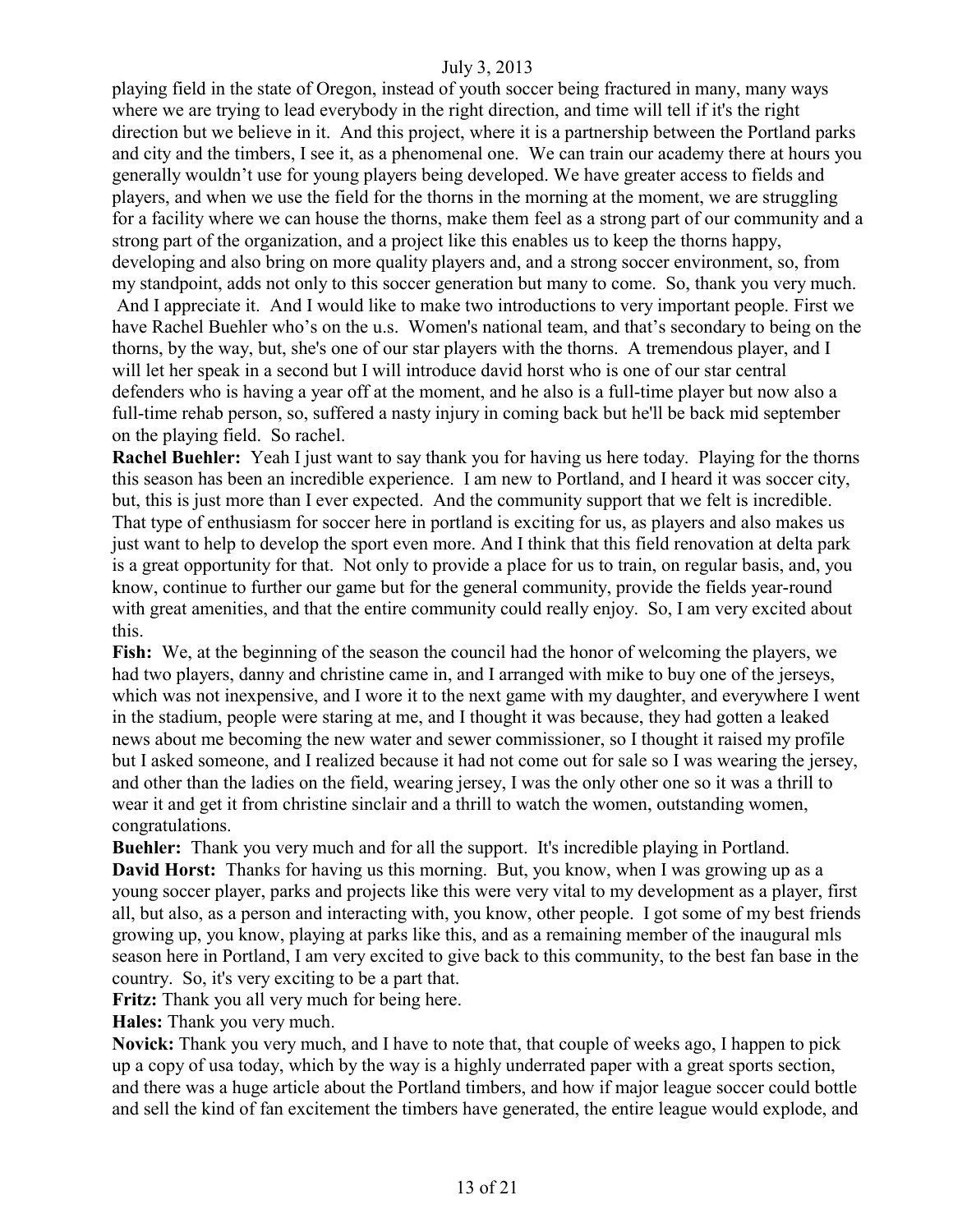they said, we cannot sit down and read a national newspaper without seeing something about the timbers, you are inescapable.

**\*\*\*\*\*:** Thank you very much.

**Fritz:** I think the thorns haven't had a home attendance of under 10,000 yet, and they were recently playing somebody who was so excited they got 4,000 people there. So, from me, watching the live stream, and to the timbers' organization, my daughter could not attend one of the games because she had had surgery and she said the live stream is so much better from jeld-wen than from the other fields but even with a poor live stream you could see the thorns are playing on the surfaces that are so much better here than they are in other places. And as you mentioned it will be great for our youth to be playing on those surfaces, too, and to feel that they are part of this great soccer city usa, so thank you so much all of you for coming in.

**Golub:** Thanks very much.

**Hales:** Thank you. Anyone else signed up?

**Fritz:** That's all we had invited. Does anyone want to testify on this issue?

**Parsons:** we have one signed up and that's lightning.

**Hales:** Good morning and welcome back.

**Lightning:** I am lightning. I just have couple of concerns, I wanted to try to address here. I have real problem with understanding the city that has a general budget of approximately \$400 million, and yet, in this agreement, we have a, an insurance policy on each occurrence that may happen only a million dollars to 2 million. And in my opinion, that's just extremely too low. And there is going to be a great deal more people brought to this location. There is a chance for more things to happen, and I think that the insurance really needs to be reviewed, and at the very minimum, should be around 5 million. I think what you currently have in this agreement is, is far too low, and again, that's just my opinion. Another issue that I have on the option, and I will just go by memory on this agreement is that, is that the option, basically, expires upon when the turf has no useful life. And I find that an interesting definition because we have a warranty on the turf that goes to eight years. And, what happens after that eight-year warranty expires. Who is going to be responsible for that additional cost?

**Fish:** Can I just address that?

**Lightning:** Yes you can sir.

**Fish:** I want to showcase something that commissioner Fritz led in this agreement that's innovative. It's a sinking fund in this deal. Where money will be set aside to actually cover the replacement of the field, and that, that is addressing a chronic problem that we have in all of our bureaus, of not having the money to replace an asset once it has gotten its useful life so I want to compliment commissioner Fritz in this deal money will be set aside for the possibility of a replacement at the end of the useful life of the field.

**Lightning:** And I guess my point would be, is why not try to extend the warranty to the term of the option, might be another avenue to go because why just set aside funds that might come from another location when you can have a warranty to cover that cost? That's just my point being made. And another issue that I have is after the expiration of this agreement, they go into an automatic option mode again to renew. And, I think that, basically, extending that much time is not to the advantage of the city. What happens if somebody steps forward and says I want to place a bid to buy the whole, the whole property? That limits you for many, many years on what you are going to do with this property. And again, who is to say that this company that's currently going to this agreement, will be in existence in ten years, nobody really knows that. And there is no buy-out provisions on this, in the event that we want to buy them out sooner. So, again, I just have a few concerns on this, that I think that this is extended out too many years and after say, eight to 10 years, if we are not happy do we have a right to back out of this agreement? Or do they automatically go into the next phase? So, that's just my concern that I have. Thank you.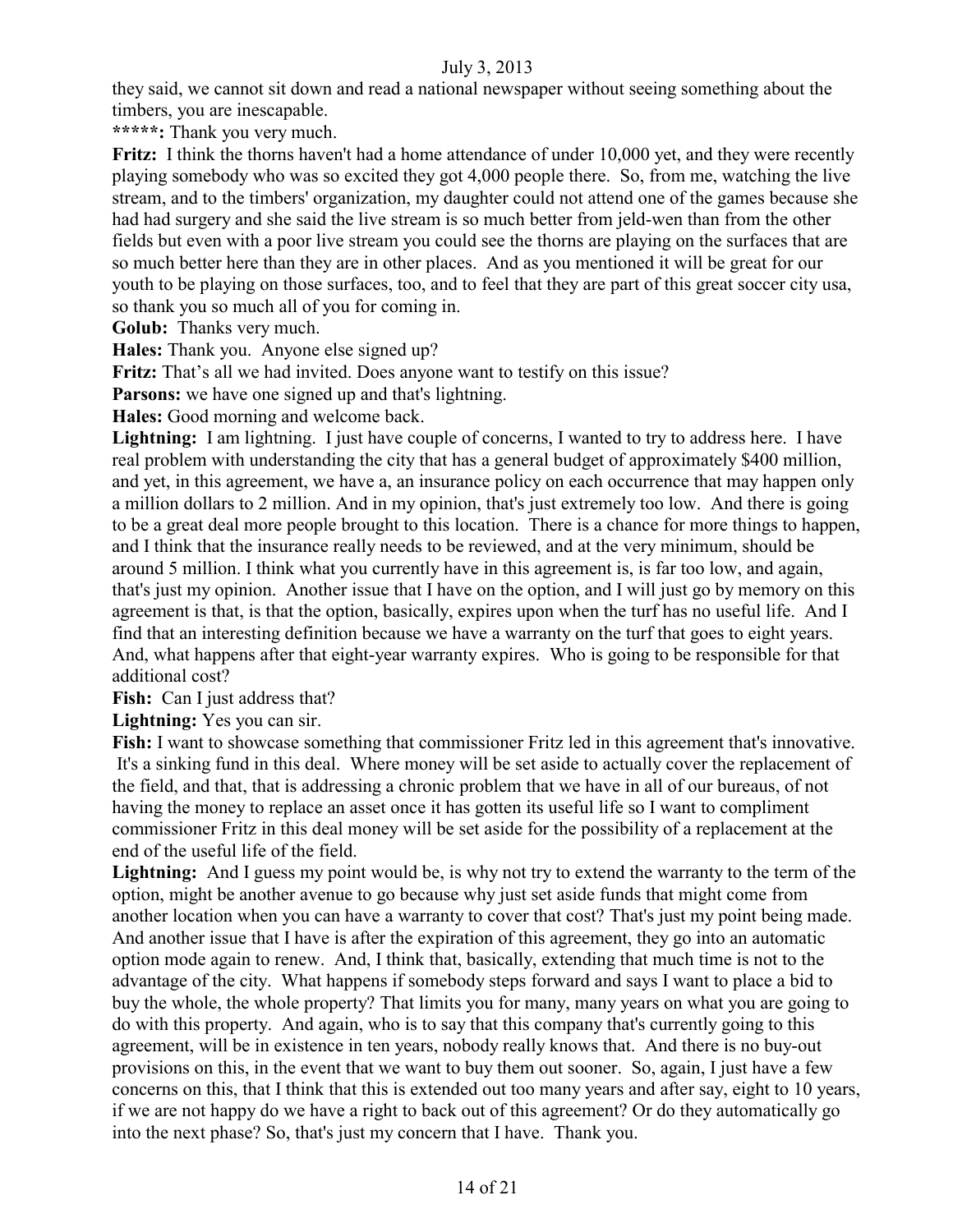**Hales:** Thank you. Anyone else signed up to testify?

**Parsons:** No.

**Hales:** We'll take a roll call.

**Saltzman:** Well, I want to, to thank Portland parks and recreation, commissioner Fish, commissioner Fritz, and the Portland timbers, an outstanding partnership. And we really appreciate the timbers and the thorns stepping up here to make such important investments in the youth development, not to mention better practice facilities for the timbers and the thorns. But, the timbers have made an impressive commitment to the community, it's really, it's been my pleasure, to observe how the excitement has built in this town for soccer, and at the professional level. And, in men and women soccer, and also, just the outstanding corporate citizens of the Portland timbers' organization has become. They lived up to all their commitments, in my mind that we talked about when we can made the decisions to partner with them to renovate jeld wen park into an outstanding professional soccer facility. So, thank you all. Please to vote aye.

**Novick:** I am looking forward to seeing more public private partnerships with a ratio of private to public funds of 11-1, thank you very much. Aye.

**Fritz:** To reiterate the timbers and peregrine and delta development are putting \$1.1 million into this field, building the field, we're putting in 100,000, so, it's a huge payback to our community, and a recognition that the fans are supporting timbers and the thorns in record numbers. I do thank mike golub, the chief operating officer, and the general manager, gavin wilkinson, wonderful, defender rachel buehler and the timber's defender, david horst. Also absolutely fantastic, we hope you get better soon, and you will find that here in Portland if you have not already that people know us on the council, by our first name, charlie and steve and amanda and nick and dan, and people know you in sports, often because the name on the back, the last name, you are known by that, but we know you as, we know you as carina and becky and all the great role models, that by partnering on this field, and playing on this field, where our kids from all over are going to play, as well, and I think that it just takes it to whole new level, and it's, it certainly has exceeded my hopes when the original jeld wen stadium deal was done. And, so, we were not expecting the ticket taxes from the Thorns when we did that deal. I'm very happy with that too, because you are, and the timbers army and the rosy the riveters, the thorns riveters are exemplifying the best in soccer fans, rather than the soccer hooligans that I will be going home to in a couple of days. Traditionally soccer fans have not been known as pillars of the community and in the united states, but particularly in Portland, they have embraced that they want to give back to the community, and are doing so in so many ways. And that's a very Portland thing, and I appreciate it, thanks to everybody. Aye.

**Fish:** I want to start by saying to my friend, commissioner Fritz, you brought this home. And you drove a very hard bargain, and I am so grateful that you shared the passion of the rest of us for providing great opportunities for kids on world class pitches, and this, this field will be used for all sports, not just soccer. But you brought this home, and congratulations, and thank you. And I will remind people watching that the public investment here is system development money charge money so it's not out of our own fund but money paid by developers to cover the cost the impact of development on our community, and I think that it's a very appropriate allocation. When I saw our national team player here today, I was reminded of one of the benefits that we take for granted having national team players here, which is when the national team played an exhibition game, they invited the broncos from parkrose, the women soccer team to escort them onto the field. And there is a picture in my office of a young woman having practically a heart attack getting an autograph from Meghan Rapinoe, and the look on her face, and it was a cover picture of the Oregonian, and it is just one of the many benefits having world class players in our community. And we are so grateful and fortunate to have rachel and people of her quality on the team. And I just want to observe that, that starting with buckman field and the grant field and now delta park, we are slowly fulfilling the 2020 goal of having these year-round pitches. For sports. And the reason that we do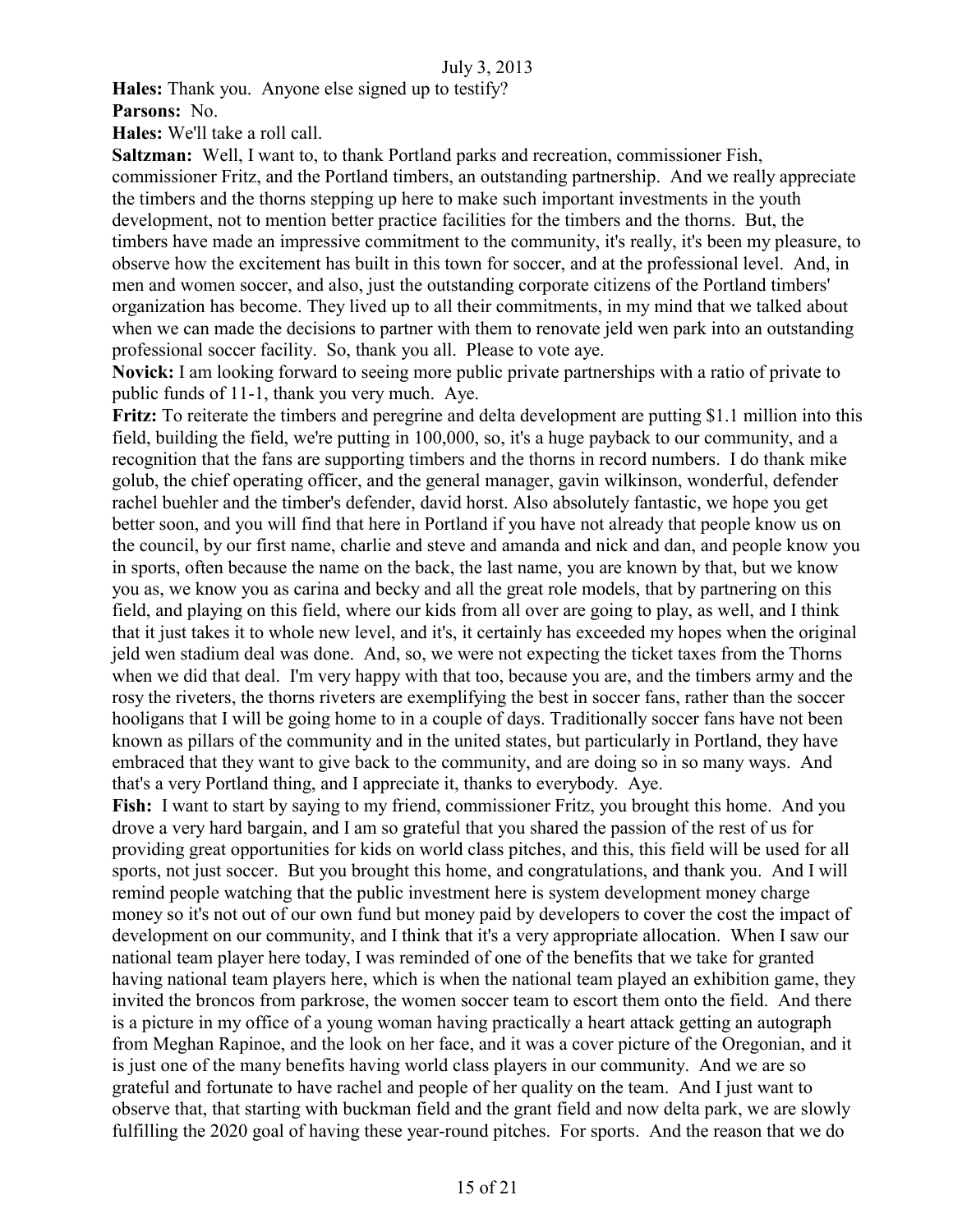so is it cost less to maintain, and there are fewer injuries, and the world is moving to these all weather fields, but the fields coming into our community, are the best of the best. And these are the best all-weather fields in the country, and it's just, to me, it's extraordinarily gratifying that they will be used by both elite professional players but also be available to young people like my son. And finally, mayor, I just want to note that as a long-time soccer dad, that used to have to travel to seattle, or south on i-5 to get to world class facilities, like what commissioner Fritz was building, in delta park, that there is a larger vision here, because when all these fields are turfed, and we have the opportunity to compete for those regional tournaments, and west coast tournaments, which are a big deal across sports, that will have an amazing impact on the community and frankly will jumpstart the economic activity in jantzen beach. And a number of those hotel which is have not always fared so well are now in prime locations where families, can rent a room and walk to the fields. I hope in the not too distant time that we are the premiere venue for these events, and to lightning's comment, we will never consider selling delta park or any of those fields to any private entity, this is a public trust. And what commissioner Fritz is doing today is fulfilling a commitment that we made in a 2020 vision and moving towards the day when we will have a world class regional facility in that part of our community. And that's not only great for youth sports but phenomenonally good for the local economy. Congratulations and thank you. Thanks to our partners for helping to make it happen. Aye.

#### **Hales:** I would be --

**Fish:** I would be remiss since her mother came up to me if I did not acknowledge Christa Thoeresz, who is here, the pride of the connecticut women's soccer team, 2000 Oregon woman's soccer player of the year, and most important, a member of the Portland parks board, and a great contributor to our local community. Christa, thank you, and your mom sends her regards.

**Hales:** Here, here. Wow, what a great project. And a great partnership. And great leadership. From members of the council, and from a sports organization that is really stepping up. I think you can count the benefits of these partnerships in quantifiable ways, and some of them were mentioned here, the amazing leverage, of your large contribution to relatively modest one from the public treasury. And the number of kids that will play and the number of successes that this will lead to for the thorns and the timbers. And, all those are real numbers and real, real good things. And I think it also leads to things that we don't see yet like how our growing sports and apparel economy are here in Portland will be augmented by the fact that we are greater and greater soccer city and will lead to connection and opportunities that we cannot see from here, but, we'll celebrate on some other day here. But, I think the best thing about this is just the relationship between this sports organization and this community and how genuine it is, and how, populist it is, and I love that tone and I love this example of why works so well for not just the sports organization, and not just the city's coffers, but for kids and families across the city, it's wonderful and thank you very much. Aye.

**Fritz:** Could we get a photograph?

**Hales:** We sure can.

**Hales:** We have a couple other items.

#### **Item 670.**

**Hales:** Good morning.

**Elisabeth Nunes:** Good morning. My name is elisabeth, and I am the class comp manager in the human resources, and I am here to present the ordinances to apply a cost of living adjustment to all non represented and had elected officials. In the amount .9%. This may look confusing because of the effective date, the majority of non represented classification, and elected officials, the change occurs on january 1st, 2014. So, there is just one non represented group who, whose structure changes effective july 1, 2013. And that is the seasonal classifications. So this does not apply, necessarily, to individual employees. It's just that group of classifications, the structure, moves up .9%, effective july 1 of this year. So, all the other groups are .9% increase effective january of next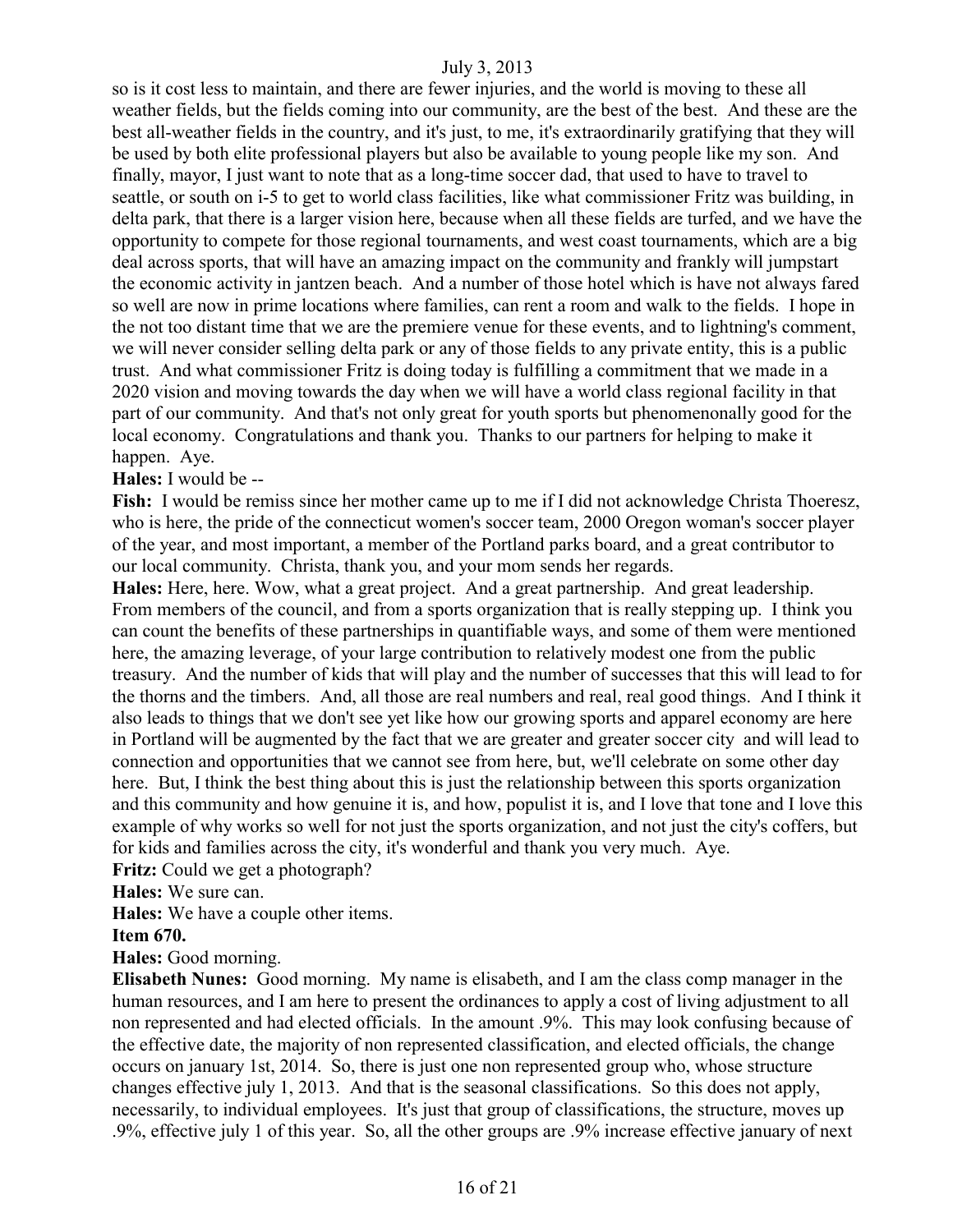year. This is an emergency ordinance because the details were being worked on up until recently. And so, this is the first time that we could get it before you. The cost for, for the fiscal year 2012, 2013 is non existence for fiscal year 2013-2014, the cost is about \$650,000. \$300,000 of that from the general Fund. And for fiscal year 2014-2015, the total cost is about \$1.3 million with \$600,000 of that coming out of the general fund.

**Hales:** Questions?

**Fish:** When you refer to the cost, we already -- my understanding, my recollection is we had already budgeted in the five-year, based on cost of living. So, this is, this is, actually, below what the cpi was.

#### **Nunes:** Correct.

Fish: So, even, the additional cost, my understanding is that's below what our cal targets were? **Nunes:** Exactly. The cpi estimate was 1.8%. So this is half of that.

**Hales:** That's an important point. Thank you. Anyone else signed up to testify? Ok. Come on up. **Parsons:** We have 5 people signed up.

**Joe Walsh:** joe walsh, I represent individuals for justice. We have no objections to any of the cost of living raises with the exception of the elected officials. Unfortunately, for you, that is you. For you to give yourself a raise at this point, and spending the last six months, telling those, telling us how bad that we are, financially, and cut jobs. People on the street look at 100,000 because the federal government, on the sequesters, has lowered their contributions but you did not make it up. The county didn't make it up. So it's a loss no matter how you slice it. Its \$100,000 loss for the homeless. You just had a women here begging you to do something about shelters, So to give yourself a raise would be obnoxious. It would be disgraceful. A good word. There is an option in the ordinance. That you can opt-out individually. If I remember correctly, a paragraph that says, if you so choose, you can say, I don't want this raise. I don't think I deserve it. Whatever your reason is. And I'm suggestion, and the individuals are suggesting that you do that. And set the example, let the people get the cost living raise that actually work really hard. And i'm a big proponent of staff. I like them. They work hard. They should get the raise. Not you, you have not done your job well. You still have a d minus in your transparency, and you still have people on the street. And it is not 1500 any more but 1900, and if you read my shirt, 58 people died on your streets. Just 58 died on your streets. Doesn't count the people in a hospital so we don't know what the figure is. And unfortunately, commissioner Fish is not here, and he signed the report. I don't know if you read the report. But you should. It is disgraceful, and for you to give yourself raise, I don't know how you would look yourself in the mirror. I will be here to remind, if you do take this raise, thank you. **Lightning:** I am lightning. Salaries are always a very touchy issue with everybody. And I am going to say something today that you might find rather interesting. If homelessness were reduce throughout the city, and we really get this level down and don't show increases, I am, one person here, that says that every one of you are underpaid. You are underpaid for what you do. Because if you can correct that problem, I think you deserve more money, if reduce homelessness, through the city, I believe you deserve more money. Right now, I can't say that because homelessness is increasing and that's my point at this time. And another issue that I have on the city, the city employees, for salaries is that the salaries are very healthy through this city, and if you compare them to other states, very healthy salaries. I don't have an issue with that. Not whatever. On every dime you make, congratulations. Here's my concern. We need to reduce the number of homelessness out through this city. We're asking for your assistance to do that. And what you get paid is not a concern to me. If that number reduces. You earn every penny that you get paid. Another thing that I would like to ask is all city employees understand one thing, when you have an employee option to give money. And to earmark it in a certain direction, remember, homelessness is the number one concern and priority in this city. Please earmark that money towards the Portland housing bureau, to reduce homelessness. Understand it is a group effort. All the city employees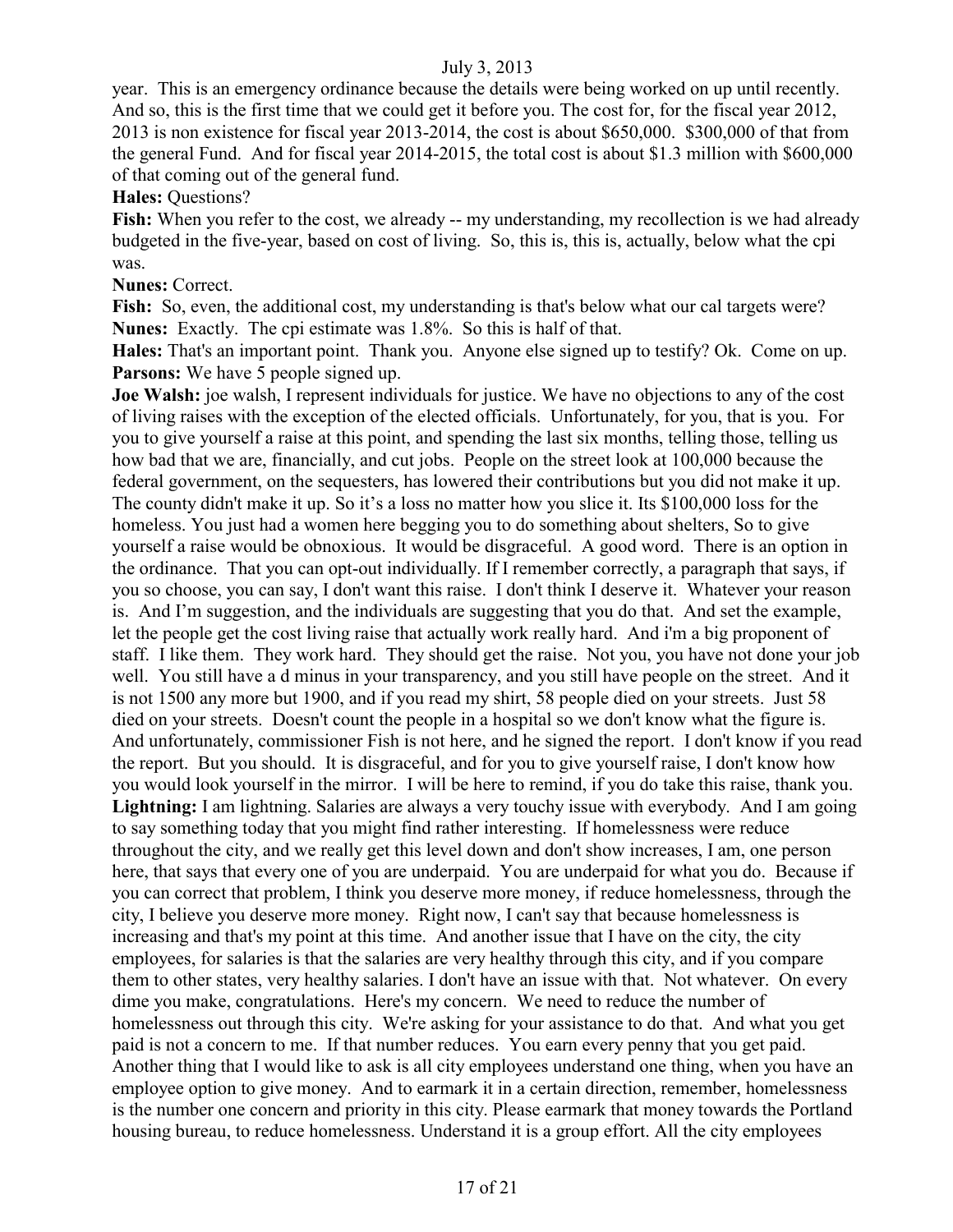together, direct that money, reduce homelessness and I commend on your current salaries and your raises. Thank you.

**Novick:** Lightning. Can I just say that, I really appreciate the way you express yourself, and you are, the way you make your points and even when you have a sharp point to deliver, you make it without insults and thoughtfully, and respectfully, I want to, to say I really appreciate the way you approach your testimony.

**Lightning:** Thank you.

**\*\*\*\*\*:** And don't worry, I won't be cussing or anything like that.

**Hales:** Your name.

**Tequila:** Everyone knows me, I am tequila. And i've been chatting on the, not at city hall but at a bank. But, what I would like to say is my two comments here, they pretty much summed it up, I came here to say something, but like I said, it's summed up, but I would like to say this, I agree that it will be disgraceful, and especially to take a pay raise, which i'm going to say is common sense, you know, common sense, why not. You know. At this time. And you know, look, you know, I don't like to admit that I watch the news from time to time, about I put it this way, amanda, steve, you two, honestly, when the fbi did, when you talked about the government, you got me -- [inaudible] I can, actually, my impressions before, it was like going, you know, charles, you are pretty new, and I am going to, I can't judge you immediately because this is your, you know, you are pretty new, but, right now, I am not going to pass judgment. Nick, there is no hope that you will get my vote. Sorry to say that, you would never get my vote. But, unless you do something drastic, but I would say this, when it comes to amanda and steve and charles, Dan you are neutral, I know. When it comes to this, taking this raise will definitely, as a voter, which I do vote, i've been voting since the age of 18, it will sway my vote because, a pay raise is not earned, is what I am looking at, and as i'm speaking, for what I see in the conditions, I am hearing 1900 homeless, and i'm hearing 1200 homeless, those numbers have got to be wrong, I know it has to be more, I know that there is a lot more homeless. And it ain't no way out of this, speaking for person that, that has an income and, and basically, they cannot make money off us. That's pretty much, it says a lot to me and, and i'm going to say, you just got to provide some kind of housing, but the pay raise, no, I would not -- I Do not -- I could not look at myself in the mirror so good luck on three on my vote, ok.

**Charles Johnson:** Good morning, it's good to be back in front of you, you are our commissioners now that you have had your shuffled portfolios issued. I think that it's important to connect this to one issue that mayor hales, charles johnson, for the record, again, and one issue that mayor hales has tried to hammer home during this difficult budget process his concerns about contingencies and reserves. So look, elisabeth just gave an opportunity to, to pass this ordinance, but, in the name of clarity and transparency, you can disclose how much that would be if each of you were to get a .9% raise, and then next week when we come back, you can pass another special emergency ordinance, and put it all in the contingency fund in the emergency reserves. You have worked hard, during this budget process, and but, I think that you all agree that your staff has worked even harder. And we'll be watching very closely to see if you have the courage and foresight to have your five raises earmarked for something better. Whether it's new fund. To, to reward innovation, and service among the staff. Or simply to fund those things that mayor hales feels a need to be backed up we stronger contingency reserves. I think you would send an excellent message to your contingency if you do something other than let the .9% increases appear in your paychecks. Good luck. **Fish:** Can I ask you a Question, and I appreciate your testimony, and I will, for the fifth consecutive year, not take the cola, and I am doing so because for five years we've been cutting budgets, so I appreciate your comments, but, the issue before us today is whether our represented and non represented employees will take a pay cut. And under the contract, that we have negotiated with our labor partners, working families in the city are entitled to be made whole for the cost living. And if we don't make them whole for that, and they don't have additional resources to pay for food and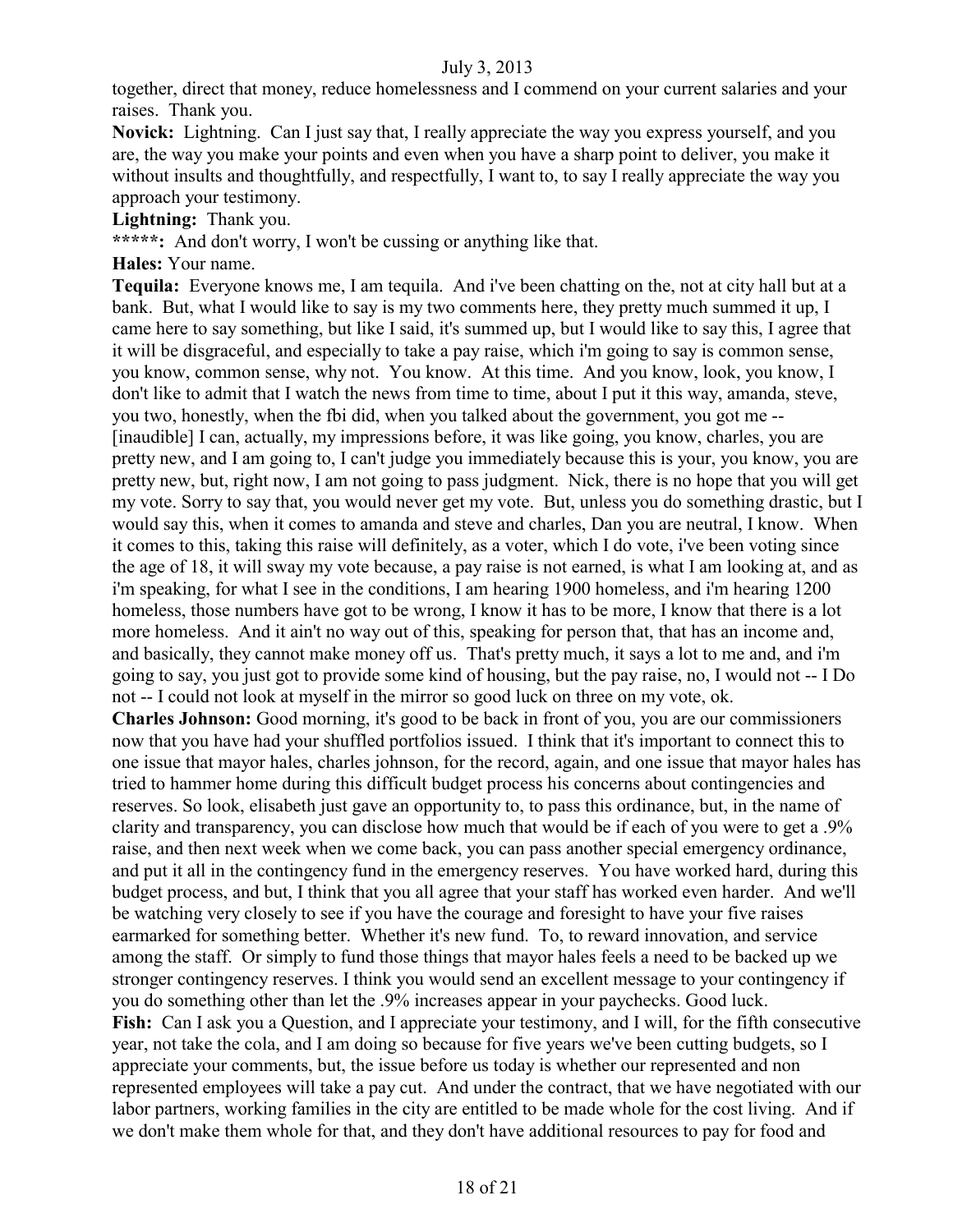transportation and basic services, that's a pay cut. As part of the budget this year, our labor partners have agreed to take cut, a one-half cola. So, they will not be keeping pace with inflation, which translates as steve points out, in many of the hearings as a pay cut for working families. And so, we have had some testimony that this is inappropriate. And that we should not be giving people a cola, do you have a position on this matter before us --

**Johnson:** Oh, yeah, I think that's a problem, actually, with the way that this ordinance got worded. We're talking about item number 670, which says approve the cost living adjustment to pay rates for non represented classifications, and oops elected officials. And, and probably the best thing is over the next few weeks, is to bifurcate those two issues.

Fish: So by law, just to be clear, when these things are drafted, they cover all classes of employees. The actual ordinance, which is public record, which i'm sure you have had a chance to look at if you wanted to, says that elected officials can notify h.r. if they choose to opt out which is the way that we have done it, and a number of us have opted out. So, you make an important point. But the matter before us whether our families who work for the city, should take a pay cut. And, and they have agreed to do so, but we have had a lot of testimony during budget about, about the wisdom of austerity, about the wisdom of cuts. And this matter results in a pay cut for our representative employees, do you have position on it?

**Johnson:** Yes, I don't know whose question brought that out but elisabeth says the cpi is estimated maybe around here to have been a 1.8% increase, and the hard working seiu and other afscme employees whatever we have from the city, won't be getting a full cola adjustment, they are getting a half cola, so, I am encouraging the council to pass the resolution -- ordinance, and but, with mindfulness that there is the option, as you pointed out, commissioner Fish, that there are ways that money doesn't have to come into your paycheck, or you could refund it back by personal check, and I don't know how you've been doing it in the past but, I want to congratulate you for in that and I hope that you will be a role model for your co-counselors.

**Fish:** The ordinance is a public record and it says that in the therefore, subsection g, and not withstanding the above, the mayor and the individual commissioner salaries shall be frozen at the current rate upon their request, and that's been the standard language every year we have taken this up, individual commissioners, and the mayor have the right to opt out if they choose, that's been the system, but, I understand, that it has -- but, by rule, it has to apply to everybody. And then there is the opt out. So I want to make that clear in the record.

**Johnson:** Thank you. And I am sure Auditor LaVonne's office will be glad to get the information so we can see if it's been a unanimous decision among you good people or nick Fish has been a nobel exception, thanks.

**Fritz:** To answer your question, the commissioners make about 100,000 so .9 is \$900. **Johnson:** Thank you ms. Fritz. That's the end of my remarks. I never got to hear the final beep. **\*\*\*\*\*:** Beep.

#### **Hales:** Welcome.

**Joel Sievers:** Hello. I am joel sievers, and I just say that I am sorry for what's going on with people being drunk out in front of the city hall. And taking bong rips, but, I still say that legalized marijuana to the fullest because that's one way Oregon could make money. And almost as easy as, you know, taking fireworks from Washington and bringing them back to Oregon. But, I also say that there is people sleeping out in front of banks, and people with pressure washers want to come by and, and pressure wash where they are sleeping. That's, that's a big, a big, that's a big no-no. You know. And it's for the ones that are here to sleep, and protest, but also, clean and safe, want to tell homeless people sleeping in, in doorways, that, that trespass, can't sleep, go in front of city hall, so, we're also having a big, a big problem on our hands getting rid, of train offers that, you know, want to pull knives out, or stick their dogs on people. So, we just kind of leave them alone. You know what I mean. Another, another big thing is, low income housing in Portland. If you guys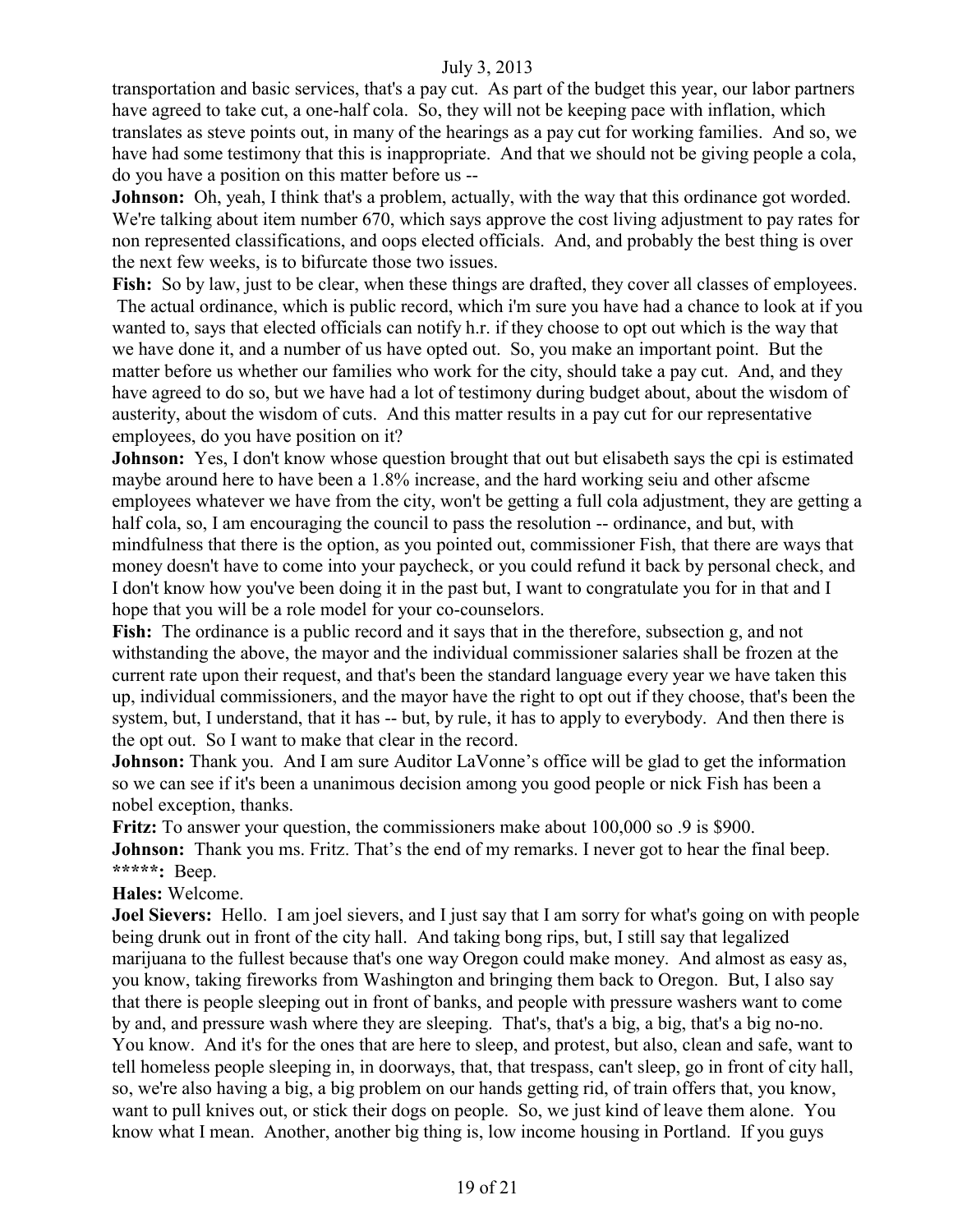want to build an astro turf field, what about apartments and charge \$350 a month. You know. And, work with people that are on ohp, Oregon health plan, and the obama administration. I think that, I think that that would look really good because I mean, I get Oregon health plan, I get Care Oregon, and I get share care. And Oregon health care plus. And I don't even know how to use it. Do you know how many doctors I went to go and see to see if I could get a doctor in Oregon, and none of them accept Oregon health plan. It doesn't make any sense. I mean, but, it's easy to get an Ebt food stamp card. Why, why it doesn't it make any sense at all, you know. Social security office, in downtown Portland, messed up our address five times. And we kept on telling them, where we lived was the right address. By the time I got my social security check, we had to move out because we could not pay the person rent. So that's why i'm homeless. That's why I am out here. I get money, but yet, i'm still fighting for a cause. And mayor sam adams tweeted that it was ok to have homeless people sleep in the park. I mean, really.

**Hales:** Thank you very much. Thanks for coming.

**Sievers:** No problem, man. Bye. [applause]

**Hales:** Ok. Any further council discussion, roll call on the emergency ordinance.

**Saltzman:** Aye.

#### **Novick:** Aye.

**Fritz:** So we are taking this action with the expectation and hope that our labor partners and bargaining will also agree to these same 0.9% increases as commissioner Fish pointed out is a pay reduction in comparison with the cost living raises, and we're also asking the non represented employees to sacrifice their cola for 11 months of this year to do so for another six months at this rate. For the first four years, I was in office, I did not take any cost living increases, and this year I will be taking the cost living increase, and dedicating the additional \$900 to services for victims of domestic violence and human trafficking. Aye. [applause]

Fish: Just to amplify on what commissioner Fritz just said, coppea has agreed to a cut in the cost living, so we're hoping that becomes the pattern with our other labor partners. We have all heard from people who have said that we should balance the budget, on the back of our workforce, and I disagree with that. The cost of living increase simply keeps pace with inflation, if we don't give our workers cost of living increase, then the additional cost milk and basic foods and services in their lives come out of their diminishing resources, but, we ask for this budget cycle, with shared sacrifice to cover \$21 million budget hole and, and today, we are asking, we are voting on resolution, excuse me an ordinance which requires the non represented employees to engage in shared sacrifice, and make no mistake when you cut the cola, it is effectively a pay cut. So I want to thank our non represented employees for sharing this sacrifice during a very tough budget year, and while I believe each of us has a claim to the cola, and this is a very hard working council, it has been my position in the five years I served as we have cut budgets, that I will, too, share in the sacrifice by foregoing a cola, and I will do so this year, as well. Aye.

**Hales:** I want to reemphasize that key point that we asked our employees, both represented and non represented, to help with the difficult budget by making sure that less people got laid off. Because as employees of the city, represented or non represented. And we hope that all of our unions follow this, the lead of coppea. And the lead of the non rep employees that we're establishing by passage, that it's better to get through this, together, than to have to what I off more of our fellow workers in the city. That's the bottom line here, and I am really proud of everyone involved and, of our workers for being willing to tighten their belt and to get through this, and to get the better days, which appear to be coming quickly. So, I am happy that this budget is done, and I am also happy that this is one of the elements that made it possible. Aye. [gavel pounded]

**Hales:** Ok. We have one more item.

**Item 671.**